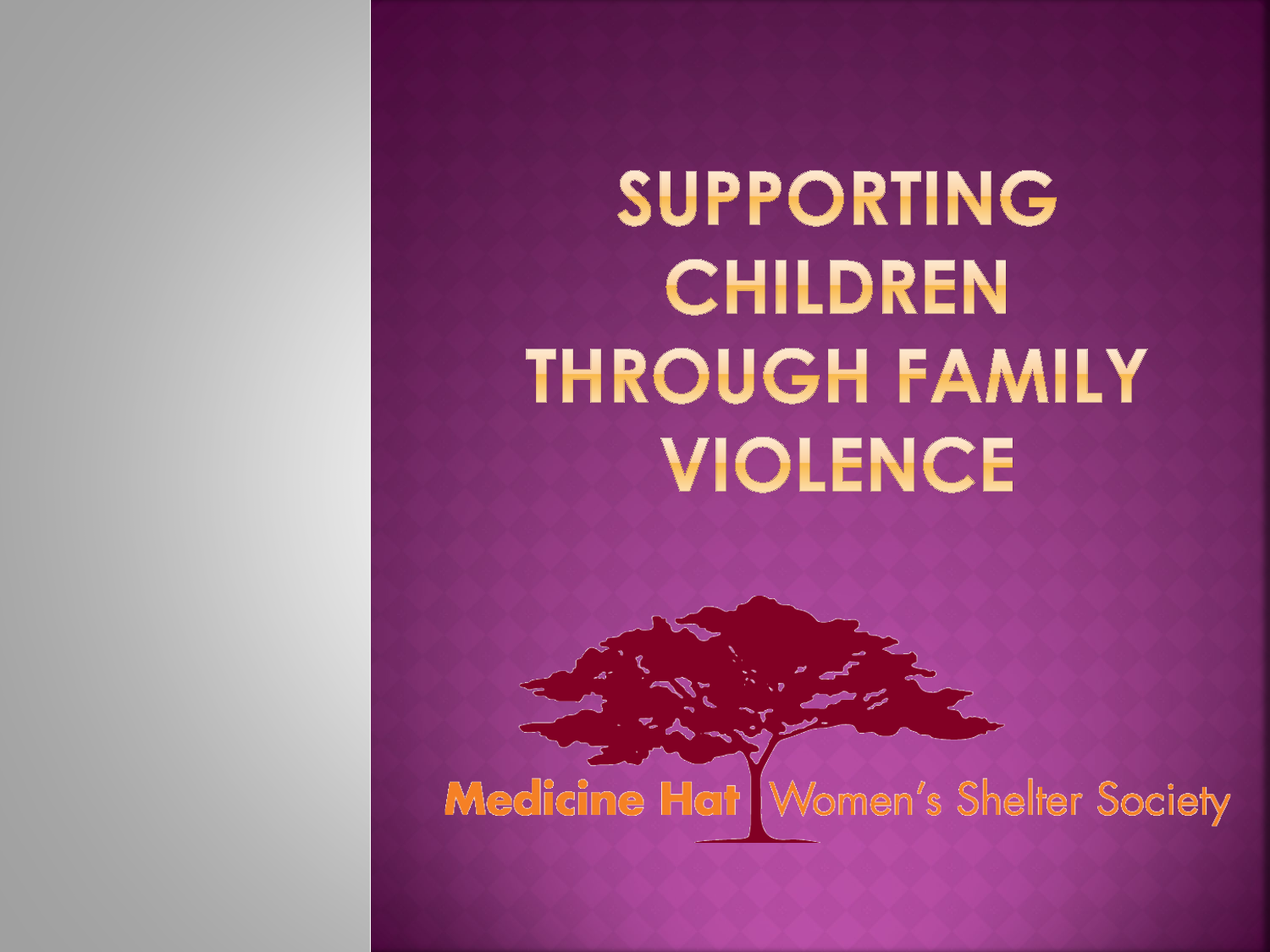### PLEASE TAKE CARE OF YOURSELVES

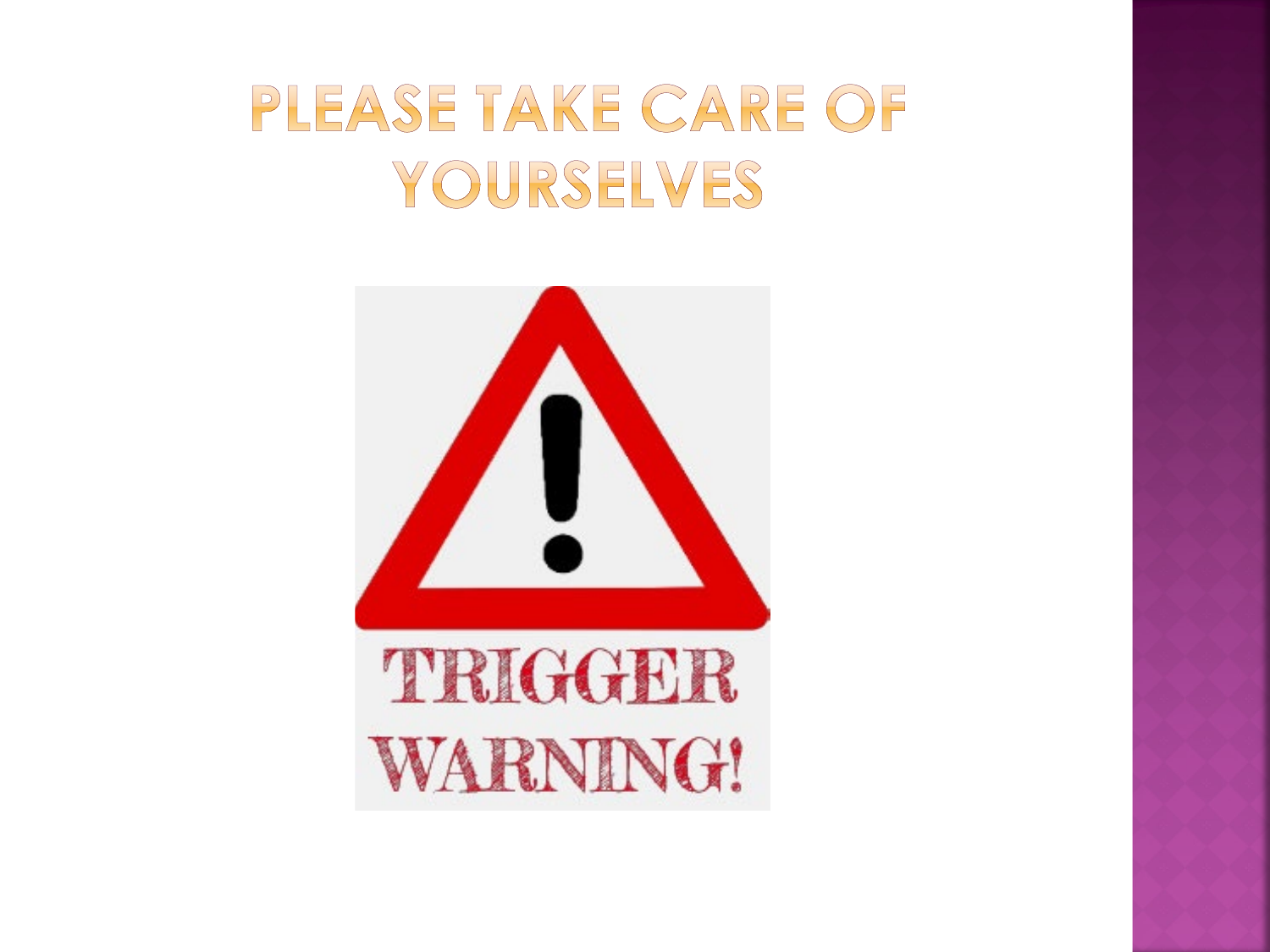### WHAT IS FAMILY VIOLENCE

Family violence is any violence that occurs in the family unit against another member of the family. It includes but is not limited to violence by one partner against another, by a parent against a child, by a child against a parent, between brothers and sisters, grandparents or other family members.

Family violence is an abuse of power within relationships of family, trust or dependency. It always involves someone using their power over another person in a way that is hurtful.

Family violence is not dependent on income and educational levels; gender or sexuality; or religious, racial and cultural groups.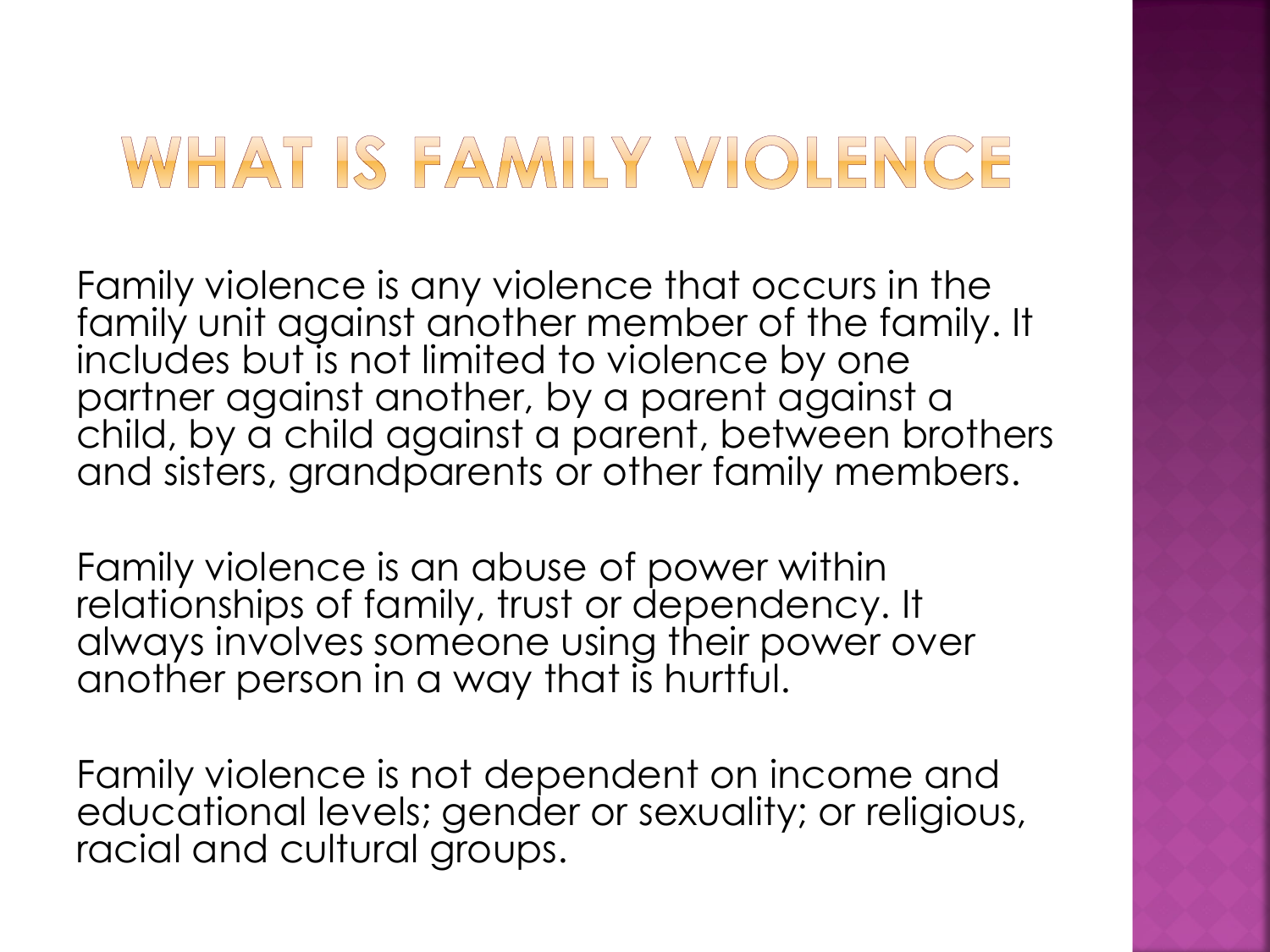## FAMILY VIOLENCE STATISTICS MEDICINE HAT APRIL 2020-NOW

| Program              | <b>Adults</b>  | <b>Children</b> | <b>Total</b>   |
|----------------------|----------------|-----------------|----------------|
| <b>PSH</b>           | 184            | 94              | 278            |
| Outreach             | 85             | 139             | 806            |
| <b>Musasa House</b>  | 24             | 47              | 71             |
| <b>SAFE Program</b>  | $\overline{0}$ | 14              | 21             |
| <b>Treehouse</b>     | $\overline{0}$ | 63              | 109            |
| <b>Housing First</b> | 73             | 10              | 83             |
| <b>Total</b>         |                |                 | 1,070          |
|                      |                |                 |                |
| # of Crisis Calls    |                | 1,163           | 16,679 minutes |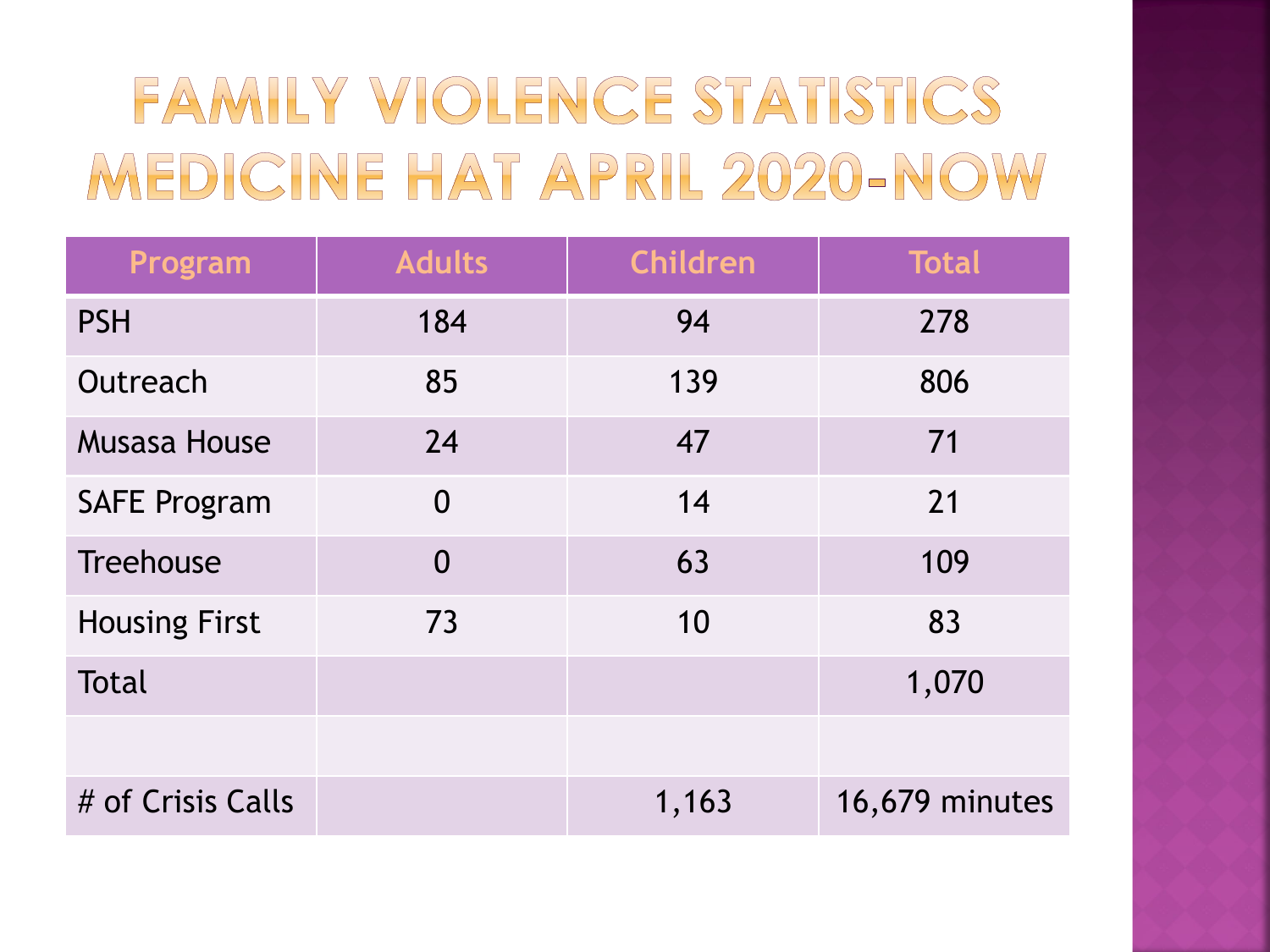# TYPES OF ABUSE

- Family violence is extended beyond physical violence and comes in many forms.
	- **Physical Abuse**
	- Sexual Abuse
	- **Emotional Abuse**
	- **Financial Abuse**
	- **Neglect**
	- Stalking/Harassment
	- **Electronic Abuse**
	- Verbal Abuse
	- **Trafficking**
	- Spiritual and Cultural Abuse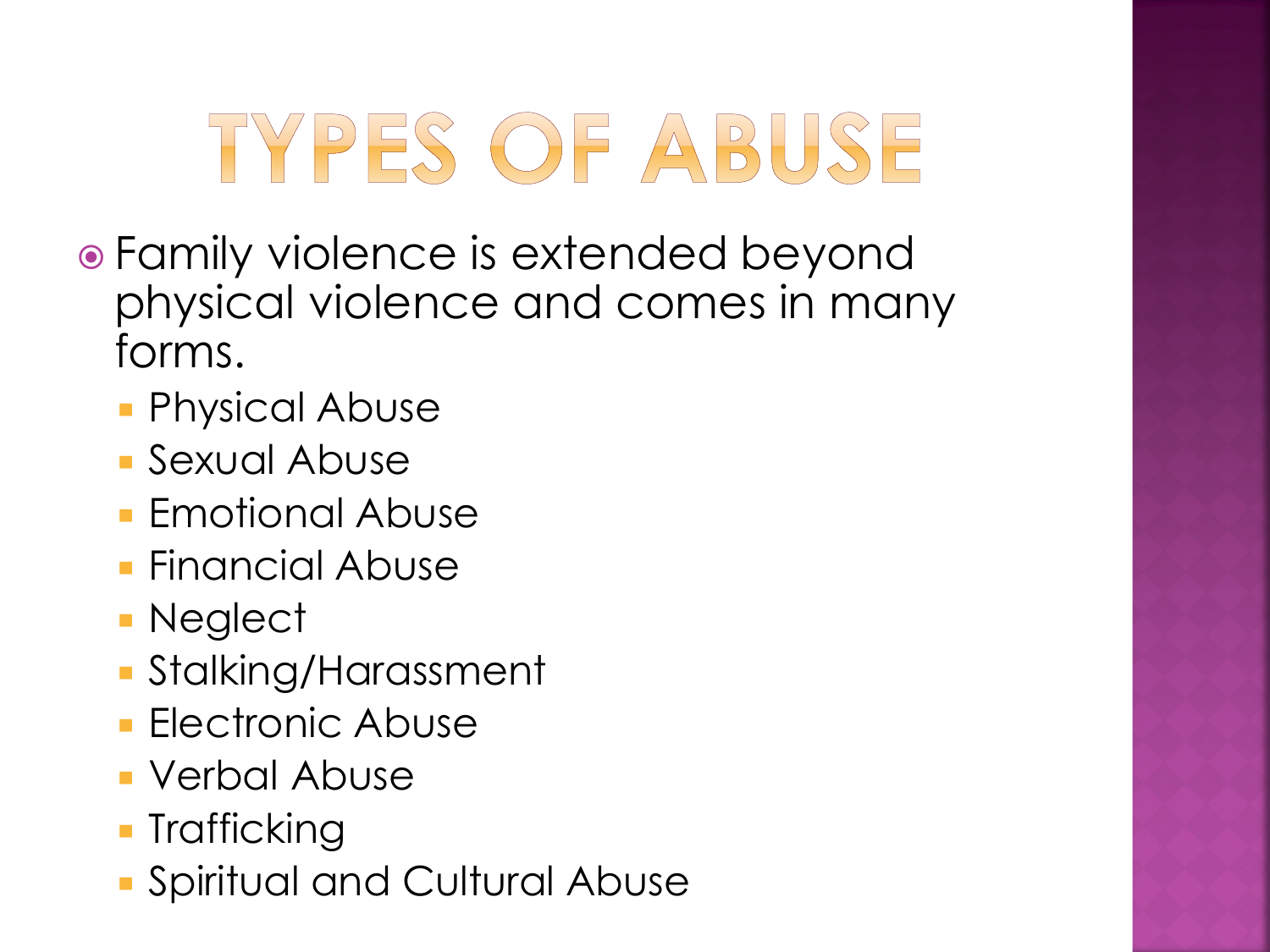## RECOGNISING SIGNS OF FAMILY VIOLENCE

#### • Physical

- Signs of physical neglect
- Bruises or marks, unexplained or unlikely injuries
- Developmental delays or regression

#### • Emotional

- **Highly emotional, sensitive to others emotions**
- Change in baseline emotional behavior (over emotional or under emotional)
- **Hypervigilant, lack of trust**
- **Fear of going home**
- Easily startled and upset by loud noises
- Fear of sharing feelings or keeping the family violence a secret

#### Social

- Withdrawing from school, friends, or social interaction in general.
- **I**solated play
- **Aggression or acting out**
- **Possessiveness (toys, pets, or family member etc.)**
- **Acting older than their age**
- Boundaries outside of what you'd typically expect

#### **Please note that many of these symptoms are not ALWAYS related to family violence and could be a reaction to something else**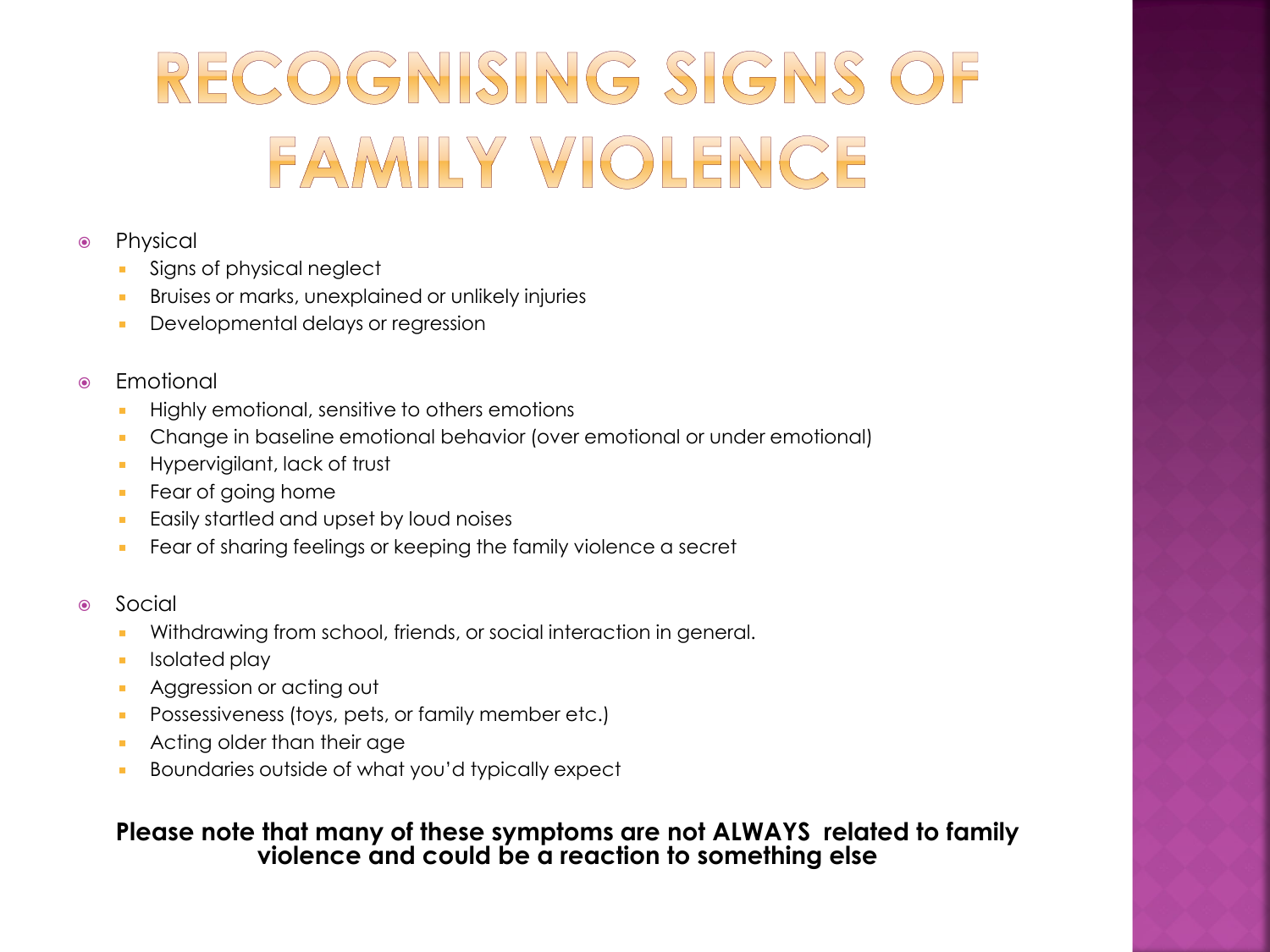#### FIRST IMPRESSIONS: EXPOSURE TO VIOLENCE AND A CHILD'S DEVELOPING BRAIN

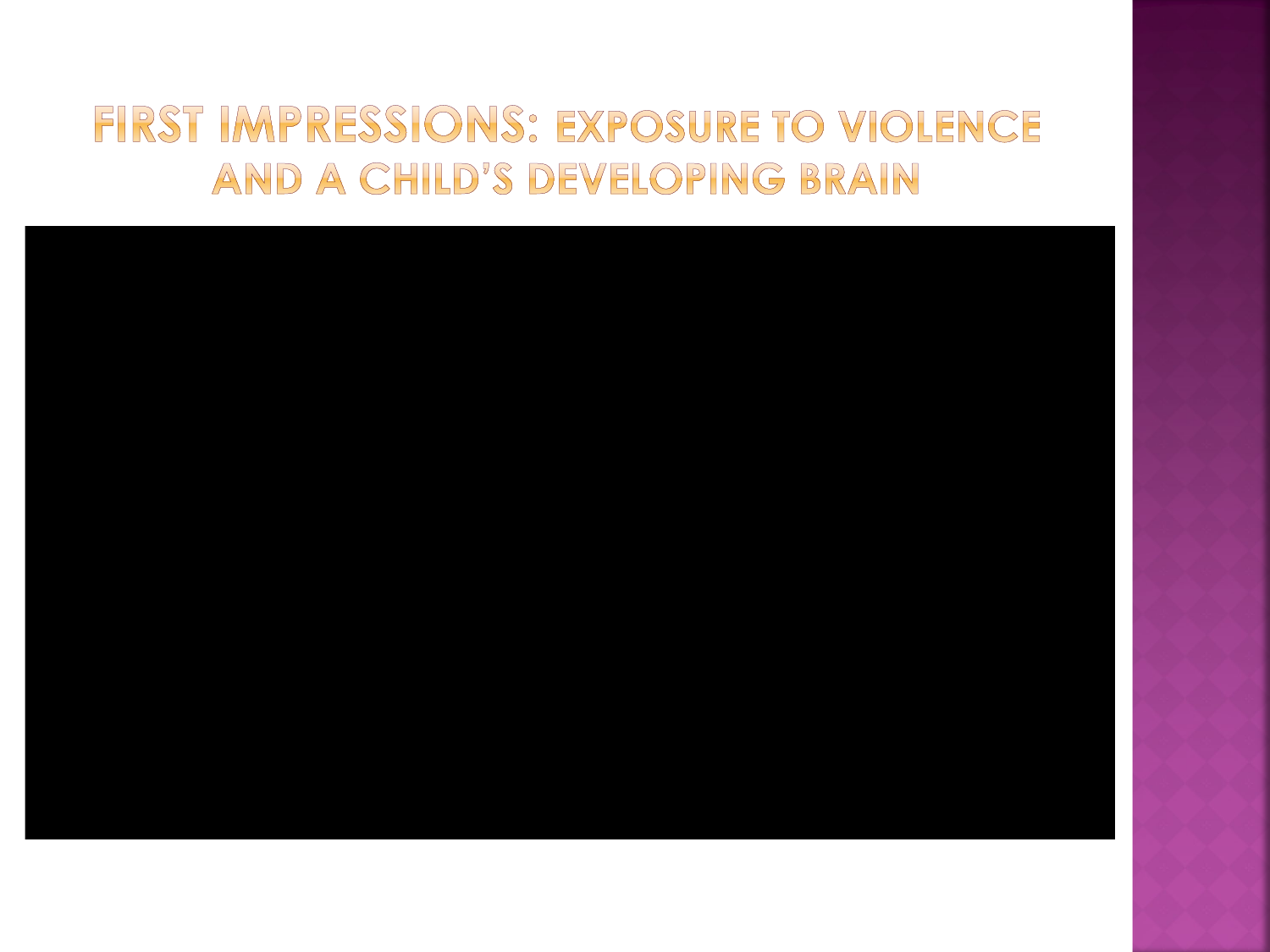## A CHILD'S PERSPECTIVE OF FAMILY VIOLENCE ACTIVITY

- Feelings of tension starting to build
- Violent outburst
	- Physical, verbal, emotional, etc.
- Apologies and promises
	- **Gifts**
- Who's fault is it? Who is to blame?
- Excuses that the abuser offers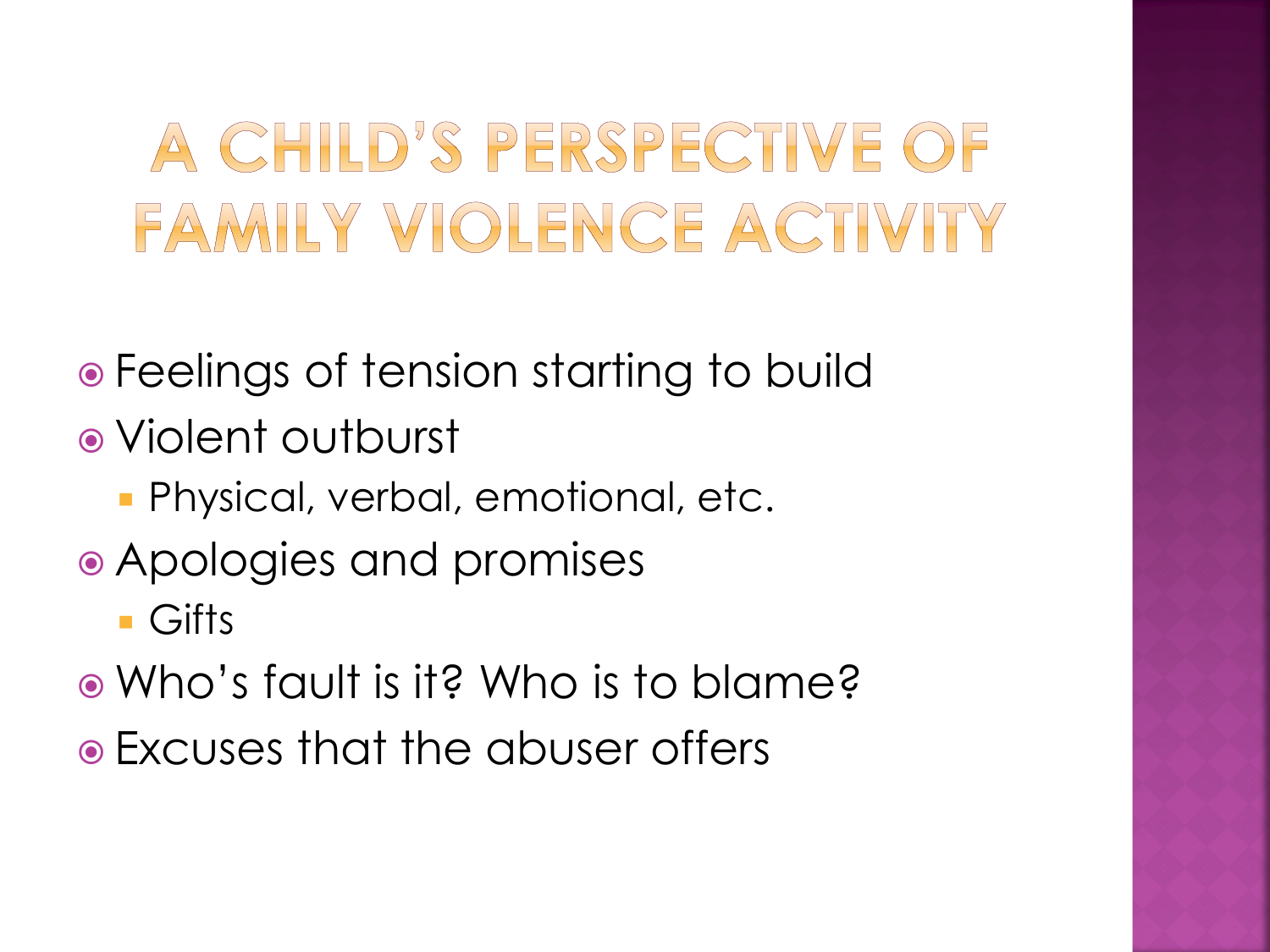### LESSONS CHILDREN CAN LEARN FROM EXPERIENCING FAMILY VIOLENCE

Children learn what they live. The experience of living with violence teaches lessons. A loving parent's reaction to violence is also a learning experience.

- **Children who live with family violence can learn some things that are not true…**
- **Children can learn good lessons from a parent's actions to leave and be safe…**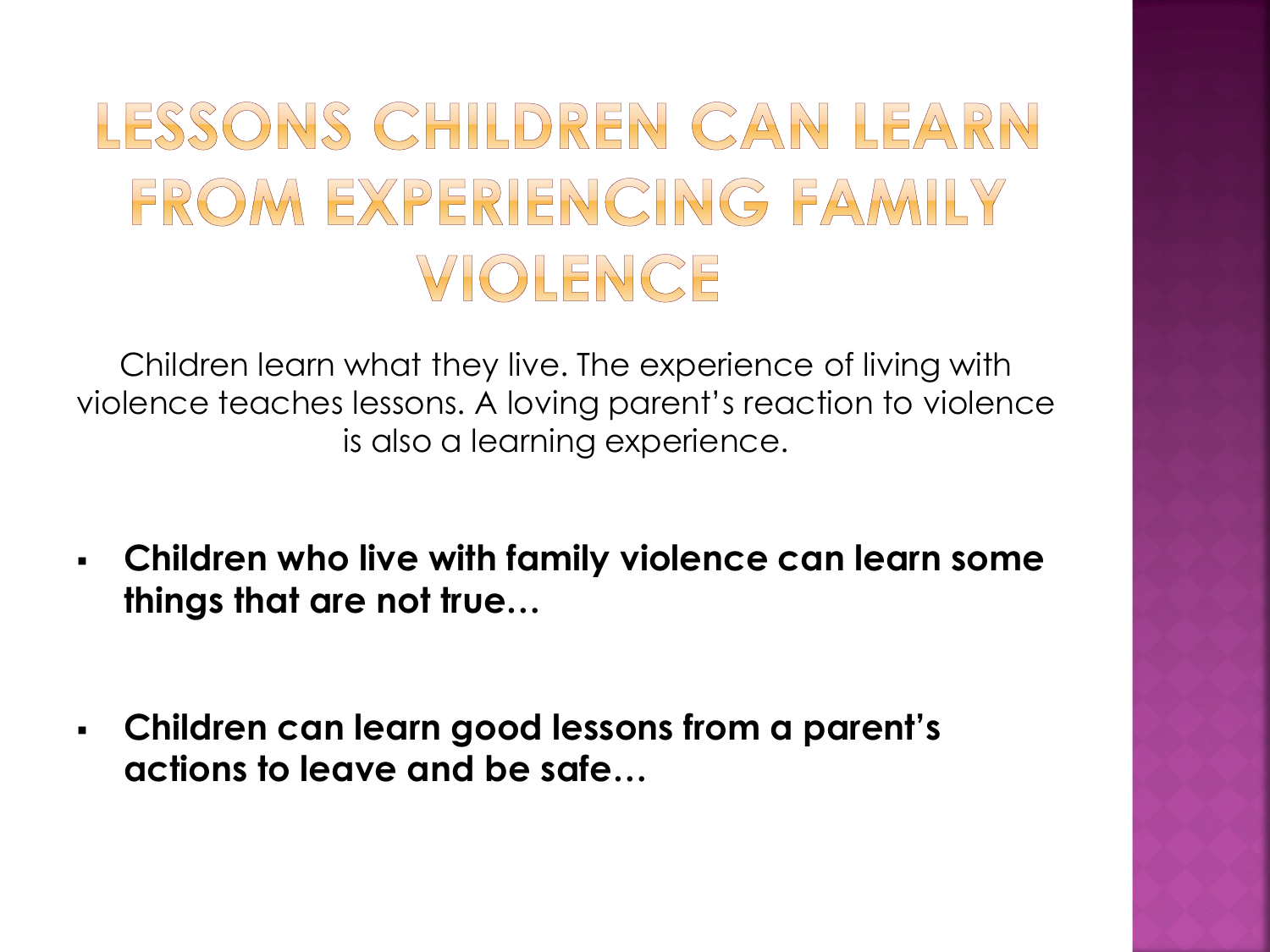

**Caretaker** 

Victim's Confidant

Abuser's Confidant

Abuser's Assistant

Perfect Child

Referee

**Scapegoat** 

**Examining family roles is important because…**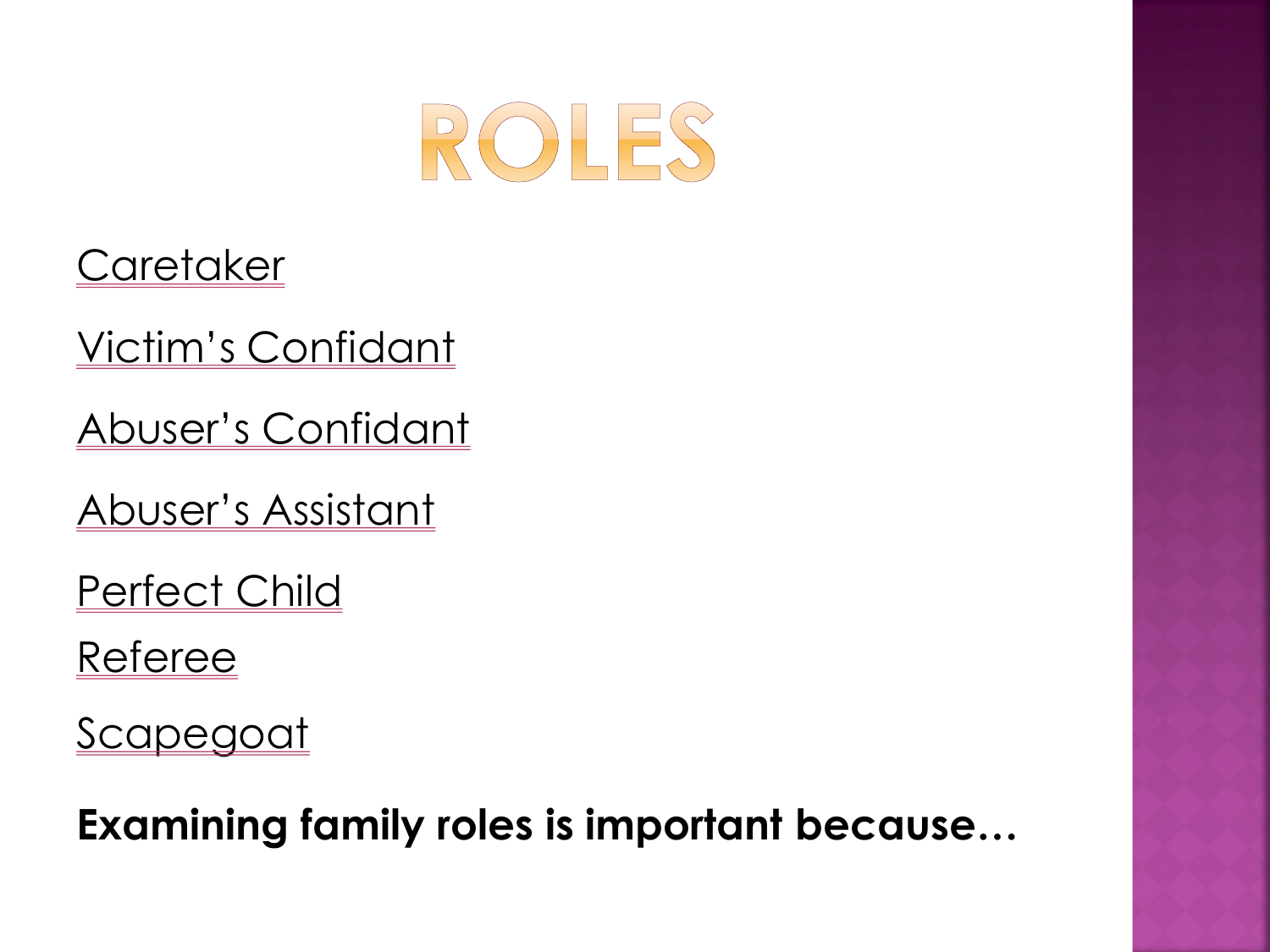## ROLES CHILDREN MAY ASSUME WHEN FAMILY **VIOLENCE OCCURS**

In our family, we can adopt or be given "roles" we willingly or unconsciously play while interacting with others in the family.

Roles that develop reflect the unique ways each person adapts and copes with their experiences.

**Key points about family roles…**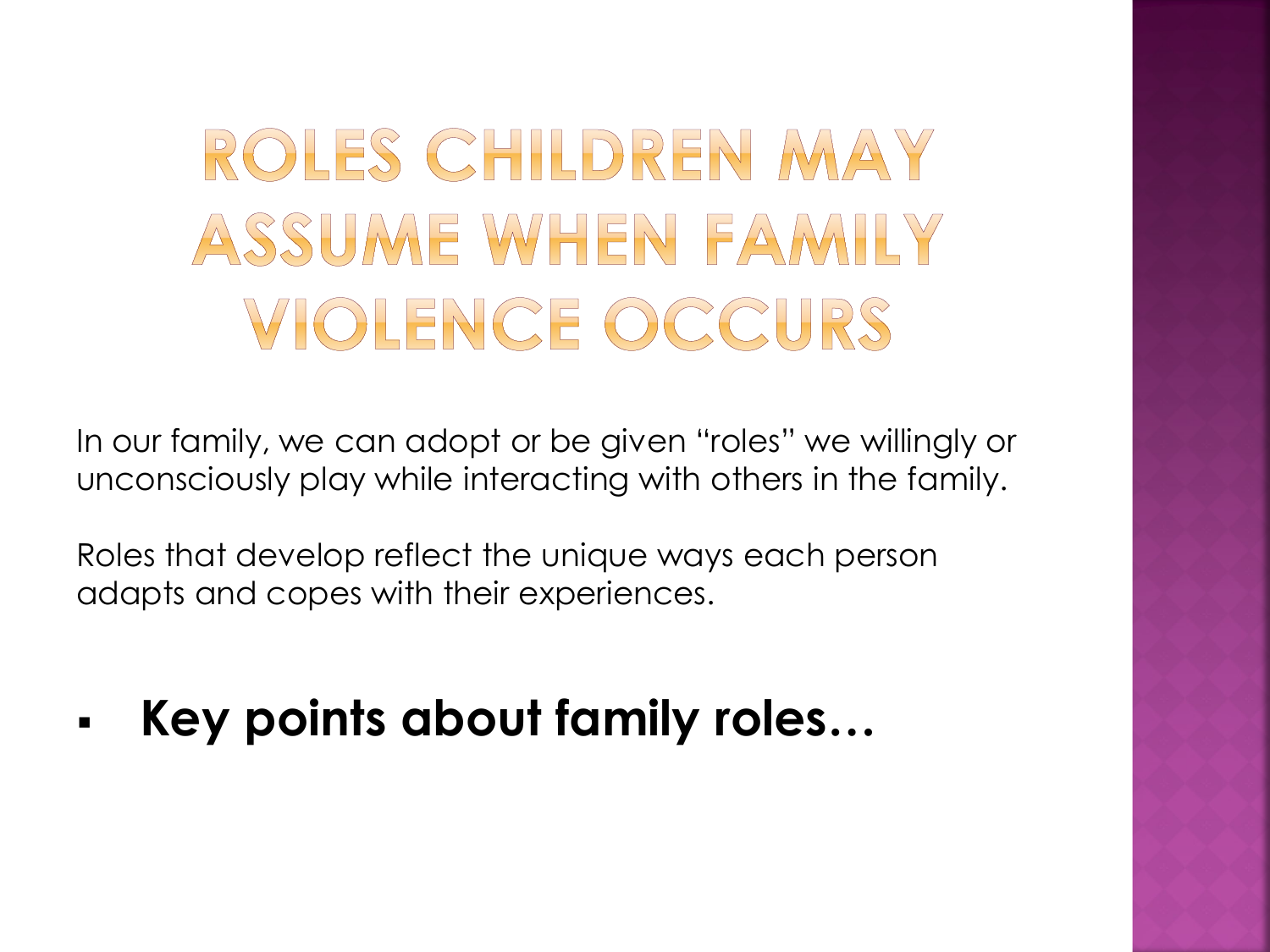## HOW FAMILY VIOLENCE CAN AFFECT CHILDREN AT DIFFERENT AGES

When upset, children may act out their feelings rather than talk about them. In a home where tension is normal, children are less likely to talk about how they feel. Children may not speak up when they are feeling afraid, angry, guilty, sad, worried, or confused. These feelings come up in other ways.

The following reactions have been observed in children from where abuse has occurred…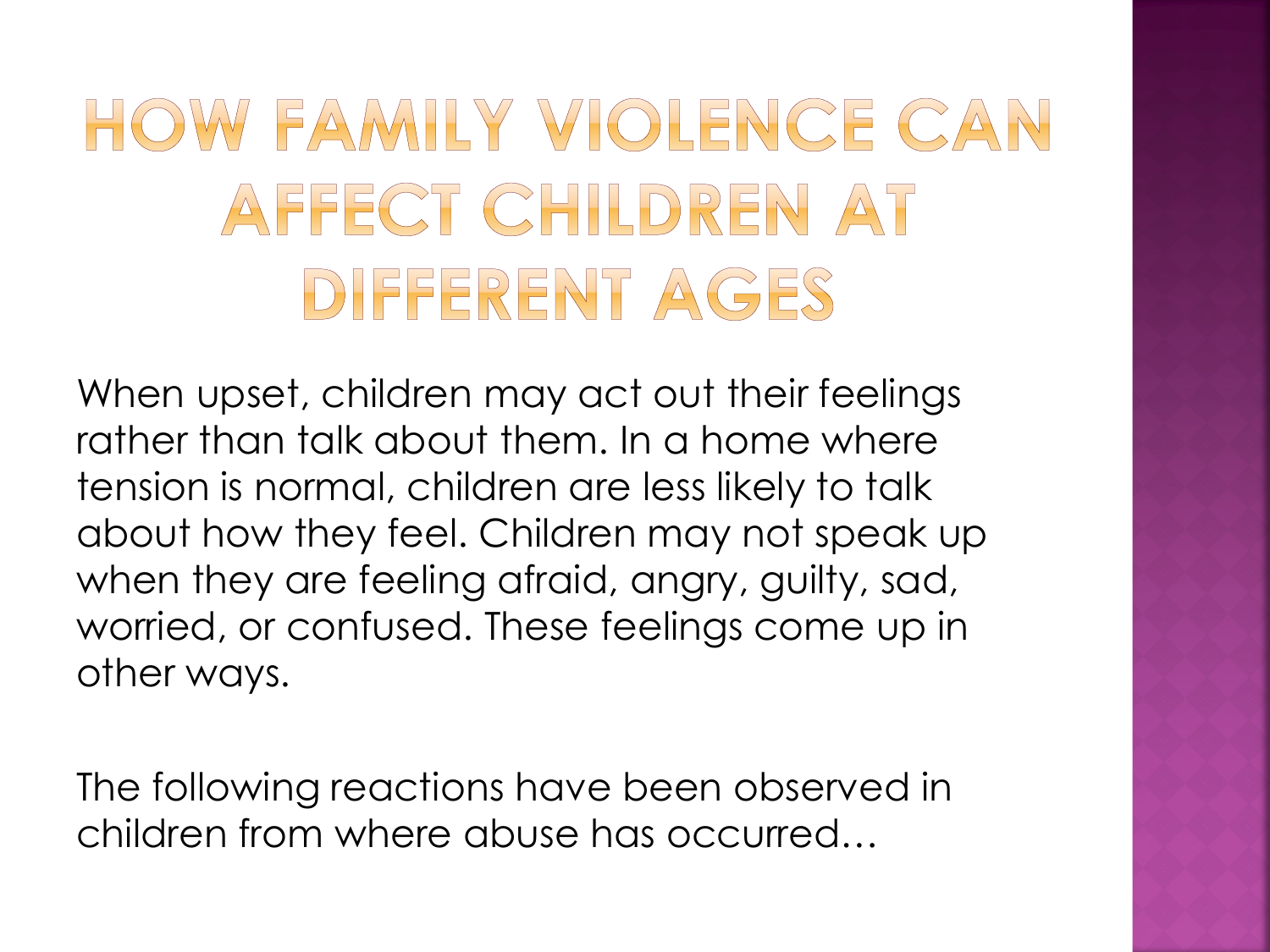# INFANTS / TODDLERS  $(BIRTH - 2 VEARS)$

- **Excessive screaming**
- **Q** Lack of attachment with their parents or caregivers
- Distressed or scared at loud noises such as yelling
- **□** Scared to explore and play
- **□ Sensitive to emotions sense stress and** tension, cry when they hear someone else crying, etc.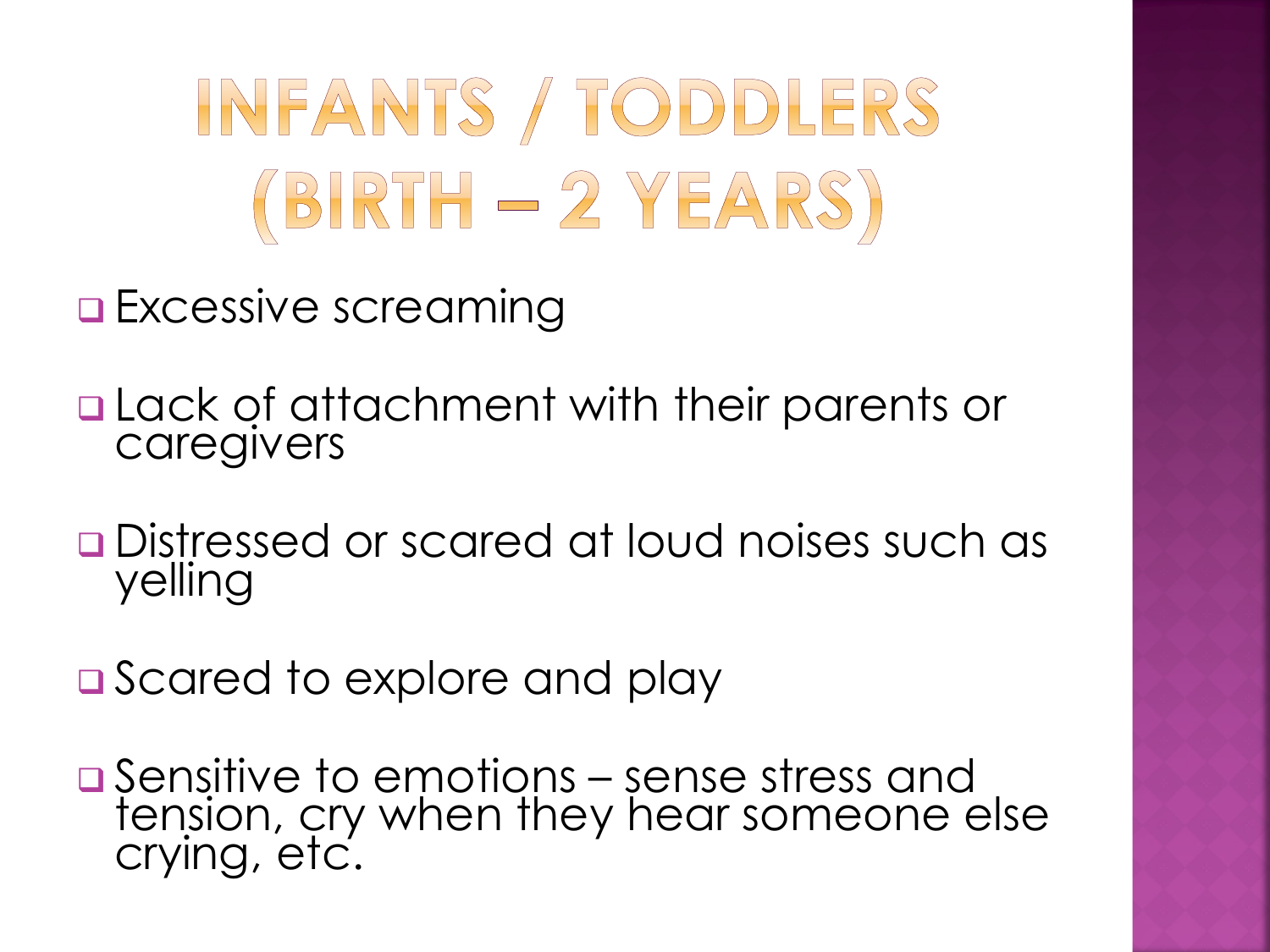## HOW YOU CAN SUPPORT INFANTS / TODDLERS

- **□** Soothe and support the child when they are frightened.
- **Q** Reassure them frequently that they are safe.
- **Provide noise canceling headphones or a quiet space** when the room gets loud.
- Give the child lots of time to warm up and adjust to new spaces, new people, and changes to the room.
- **Encourage the child to explore and play, but allow** them to do so at their own pace.
- $\Box$  If the child starts crying for an unexpected reason (ex. Another child is crying, another child has been picked up, etc) soothe and support without telling them "you're okay".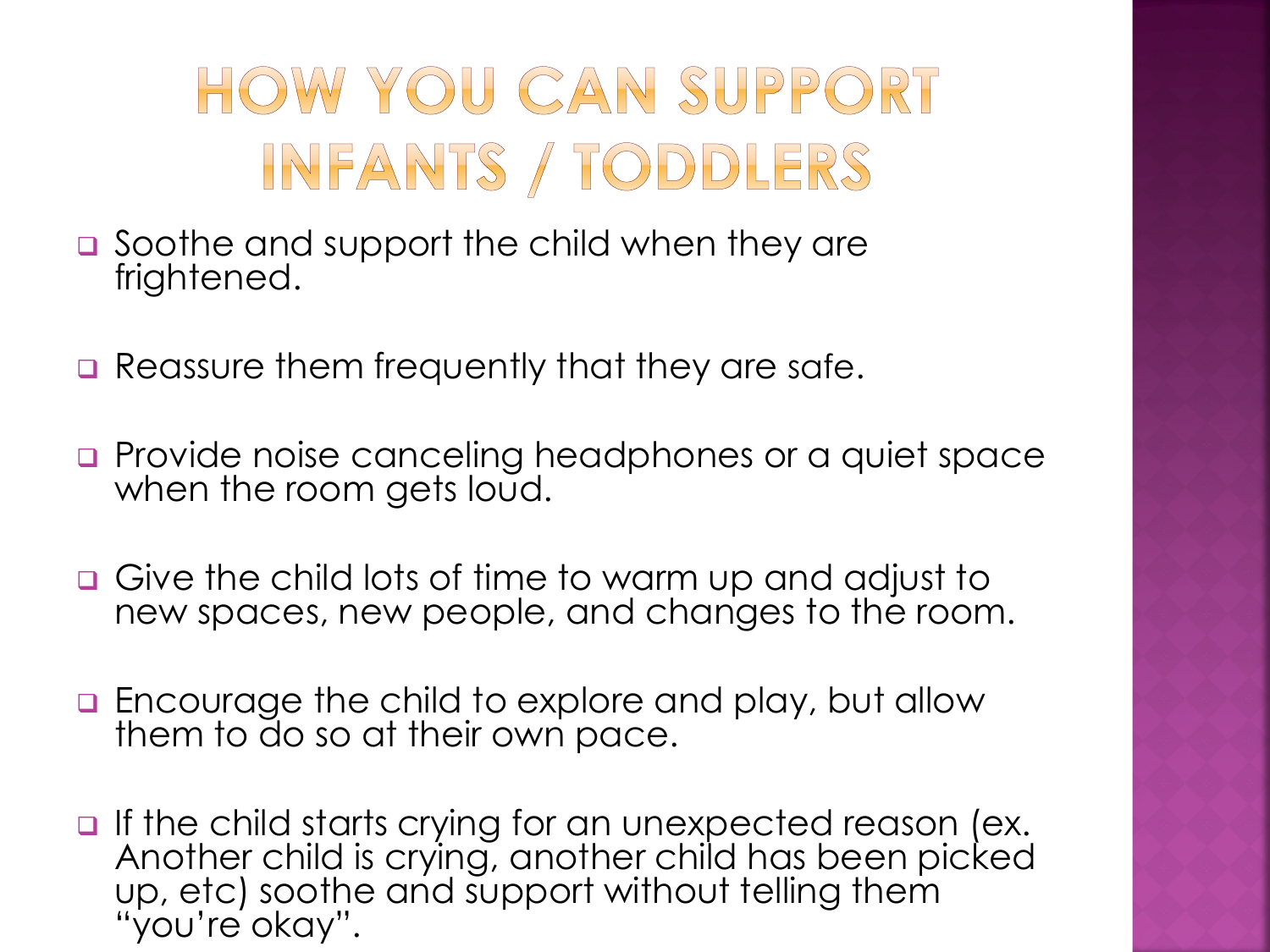## PRESCHOOLERS (3 - 5 YEARS)

- **a** Separation anxiety
- Quickly upset that they are not getting their needs met when they want them met
- **u** Worry about their safety and getting hurt
- $\Box$  May feel responsible because at this stage they think that everything in the world is related to them
- May become obsessed with a TV character or superhero with hopes that they will come and save them
- Worry about people going away (ex. If daddy was arrested)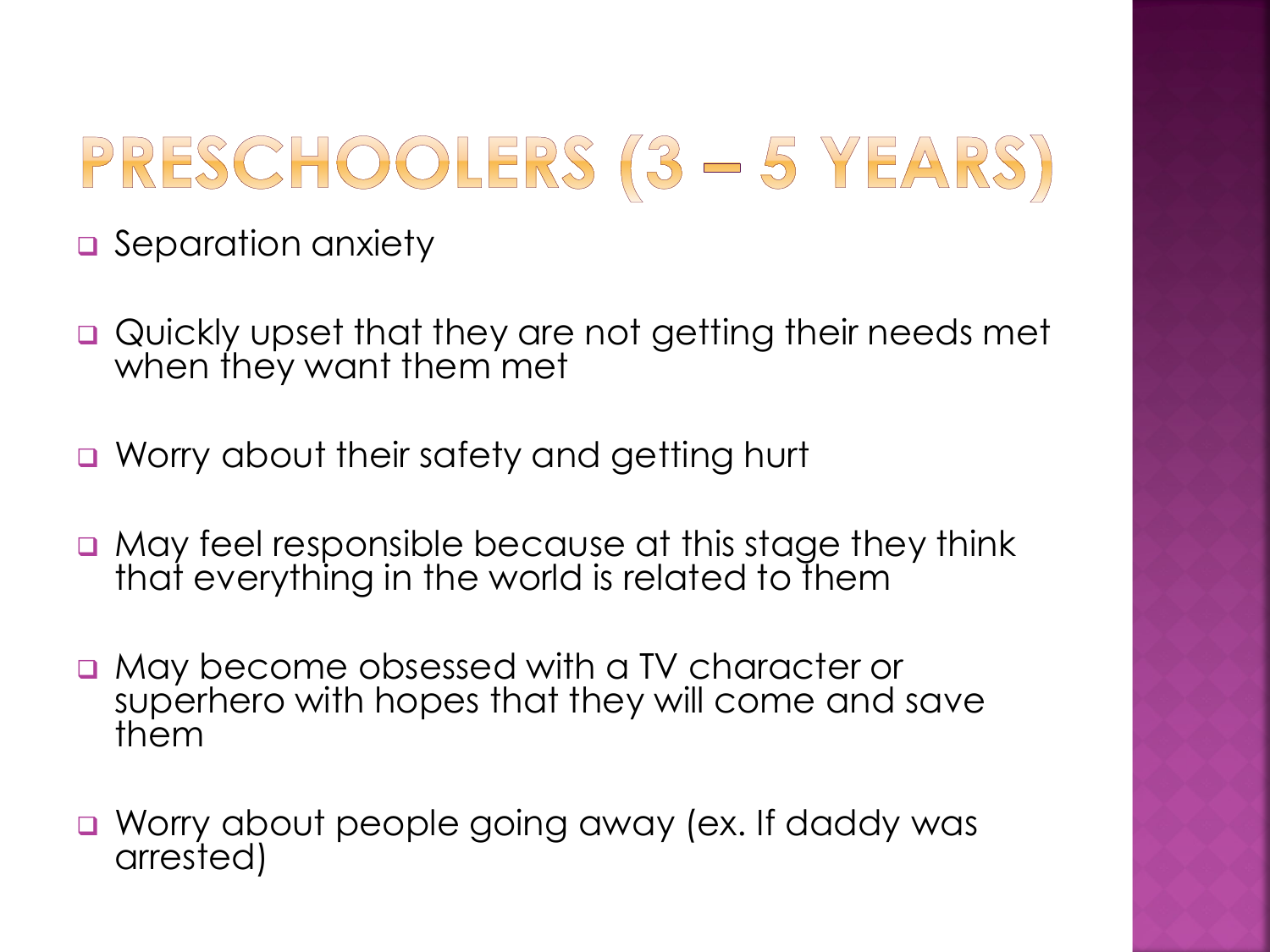## HOW YOU CAN SUPPORT PRESCHOOLERS

- **Encourage more time for drop off, so that the child is** settled and engaged before the parent leaves.
- **Encourage and role model safe and healthy** expression of angry feelings.
- When cuing or redirecting the child, reassure them that they are not in trouble.
- **If the child is struggling separating from the parent or** siblings, consider asking the parent to provide a picture and / or comfort item.
- Reassure them that it's okay to miss the safe parent and that (she/he) will be back. Be careful not to make this promise with the abusive parent in case they are removed from the home.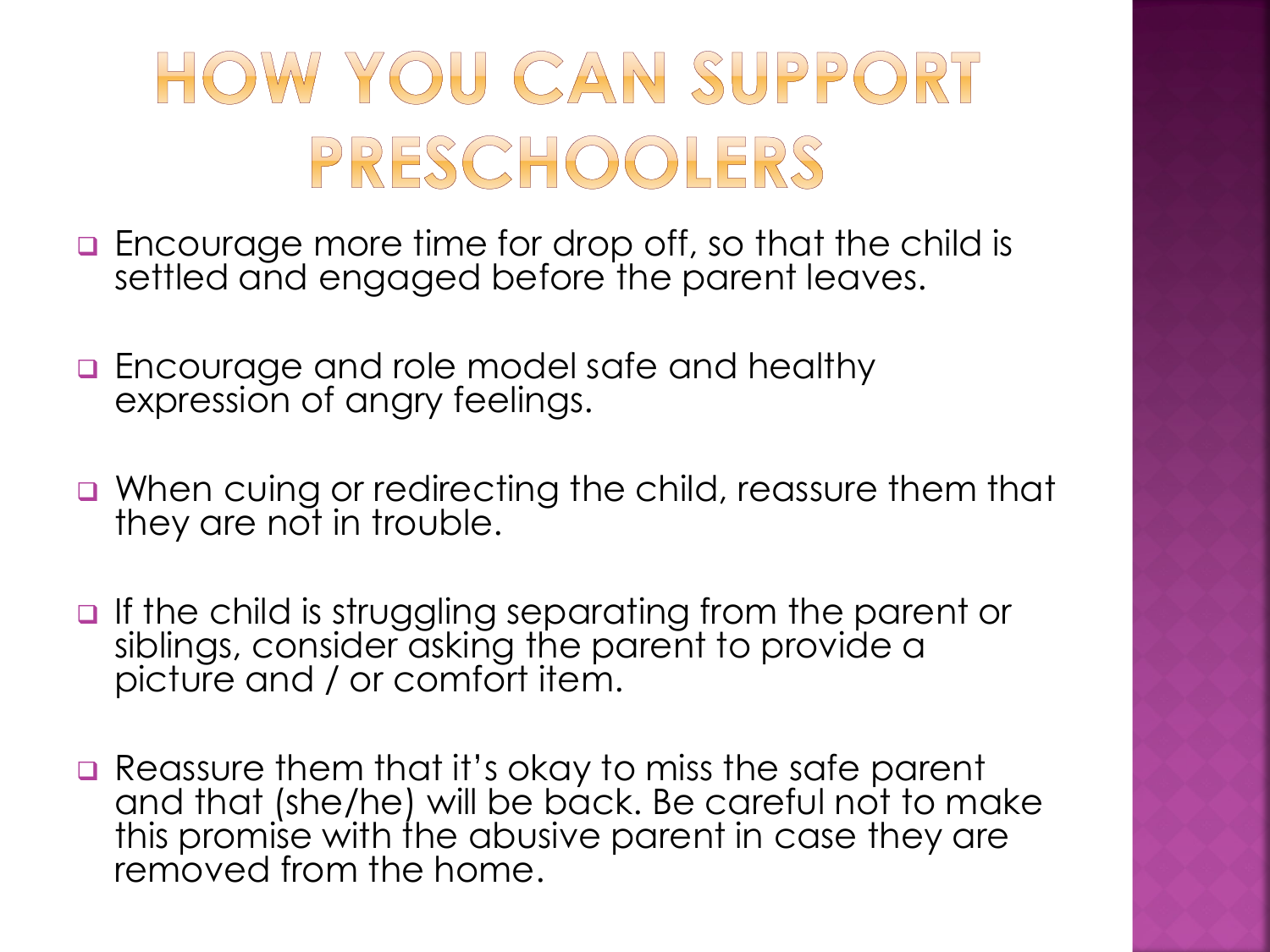

- Depression, withdrawal, anxiety, confusion, loss of self- esteem
- Perfectionist behavior or irrational fear of failure / abandonment
- **The stomart india way to explain or understand the abuse and I** may be willing to accept reasons / excuses for the violence that seem plausible to them (ex. alcohol, job stress, etc.)
- May blame themselves for the fight especially if they hear themselves talked about during the fight
- May feel that arrest / incarceration / or having no contact are not fair consequences for the abuser

Stereotype males as perpetrators and females as victims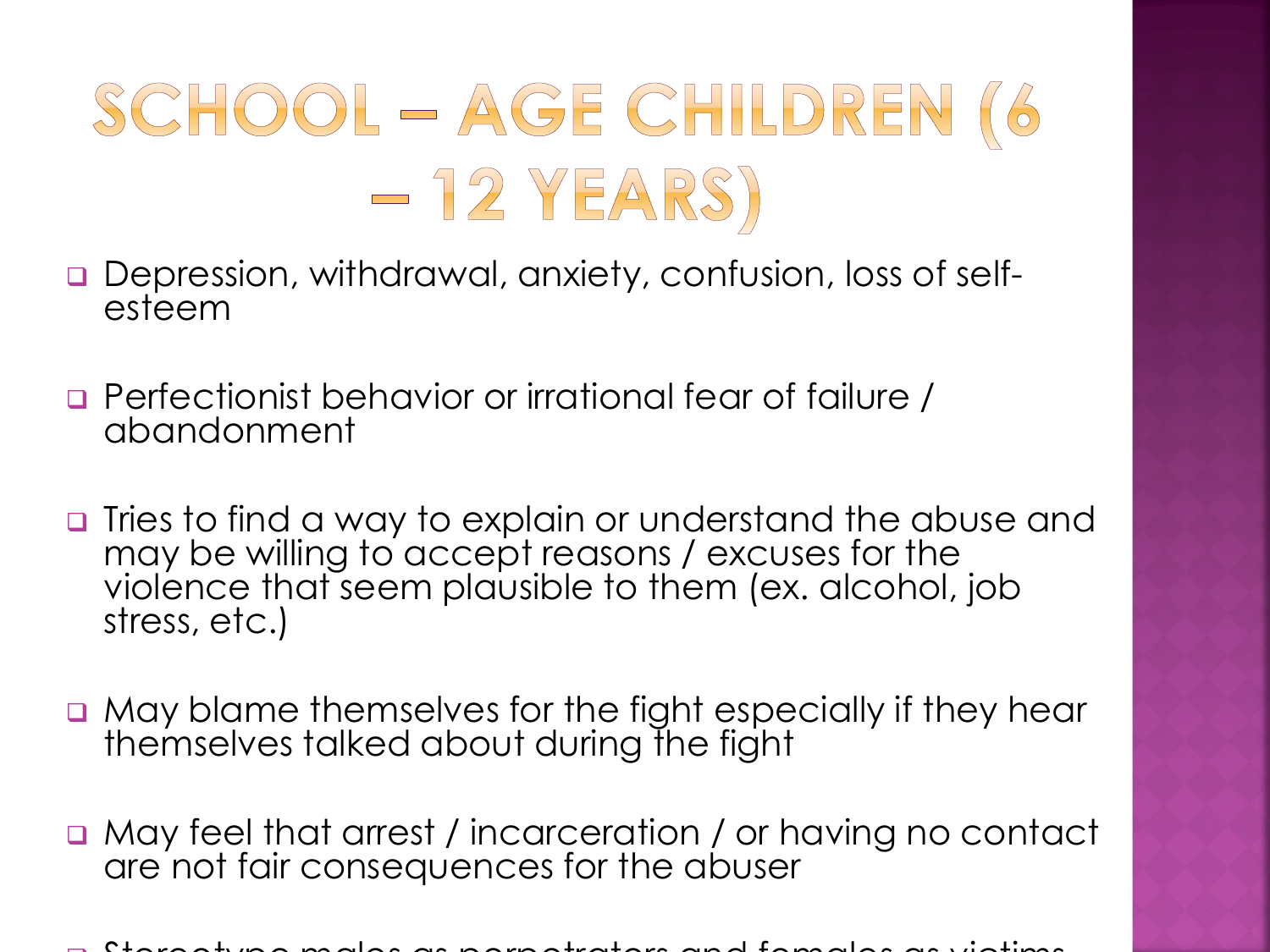HOW YOU CAN SUPPORT SCHOOL AGE CHILDREN

- Give lots of compliments, reassurance, praise, and positive reinforcement.
- Discuss and show how there are many different kids of families.
- **E** Reassure them often that it's not their fault.
- □ Talk about the police as a safe and positive presence in the community, perhaps arrange a tour of the police station

**□ Consistently reinforce positive gender roles**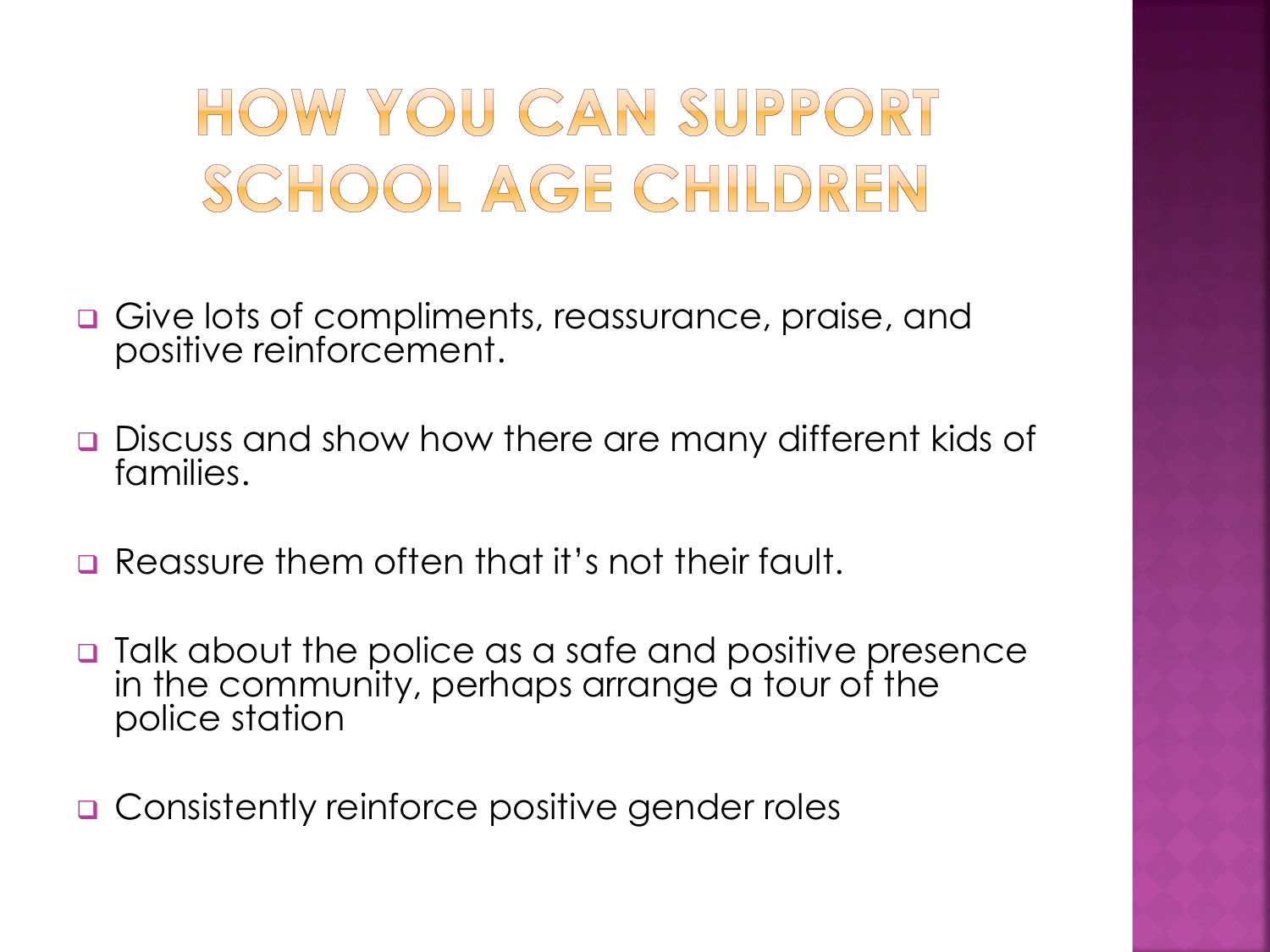### ADOLESCENTS (13 AND UP)

- □ Feel responsible for caring for siblings and keeping them safe
- Embarrassed by their family
- May try to intervene in fights and violent incidents
- Fantasize about leaving home, may attempt to follow through with this
- **Q** May blame the parent who was being abused
- Difficulty establishing healthy relationships and identifying unhealthy relationships
- Inappropriate stereotypes regarding gender roles (men are perpetrators / women are victims, men are in charge, women are subservient, etc.)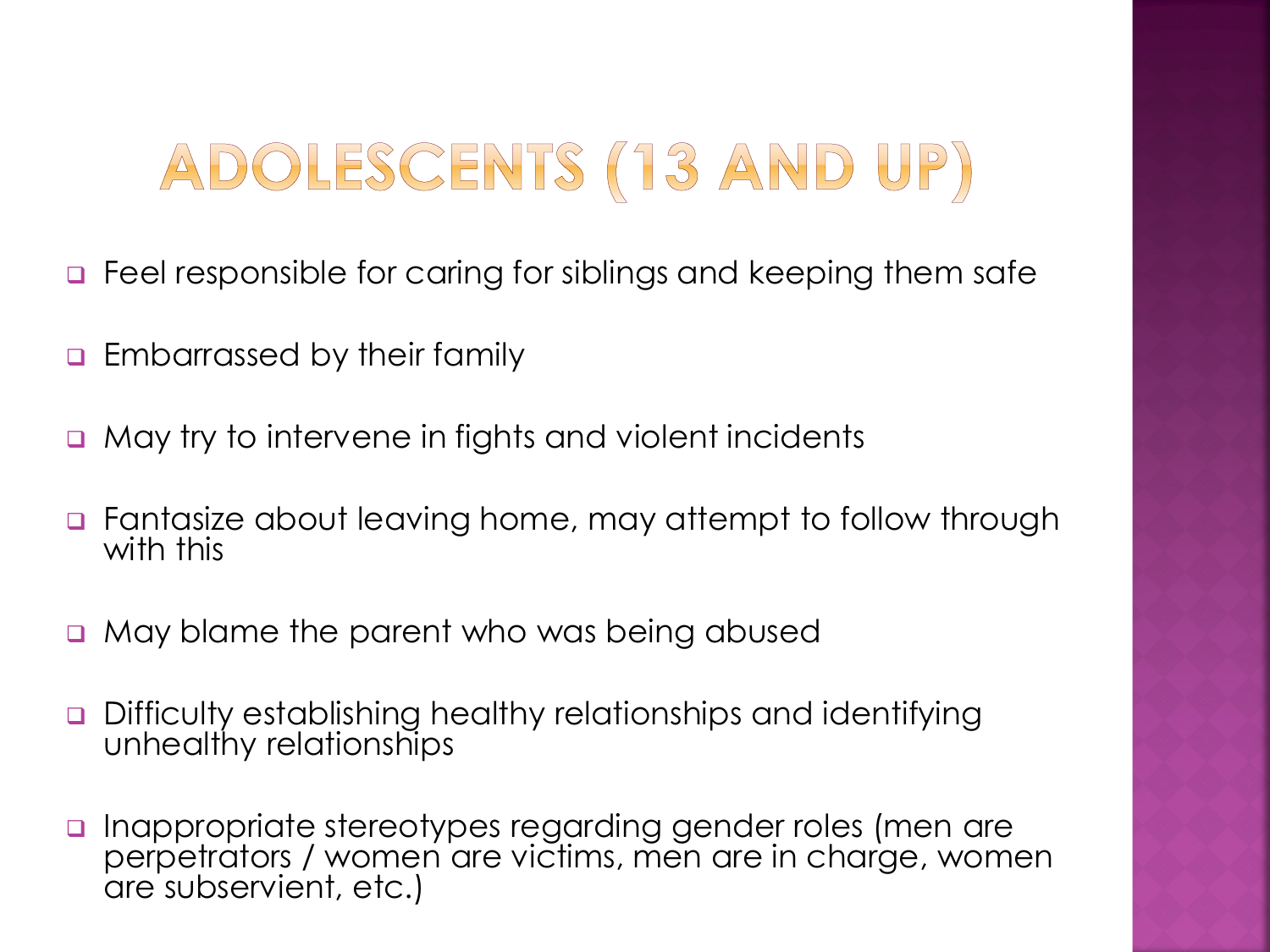### ADOLESCENTS (13 AND UP)

Adolescents who have grown up in violent homes are more vulnerable to at risk behaviors such as;

- **Q** Drug and alcohol abuse
- **□** Running away from home
- **□** Suicidal ideation / attempts
- **OCriminal activities**
- **Early sexual activity, promiscuity**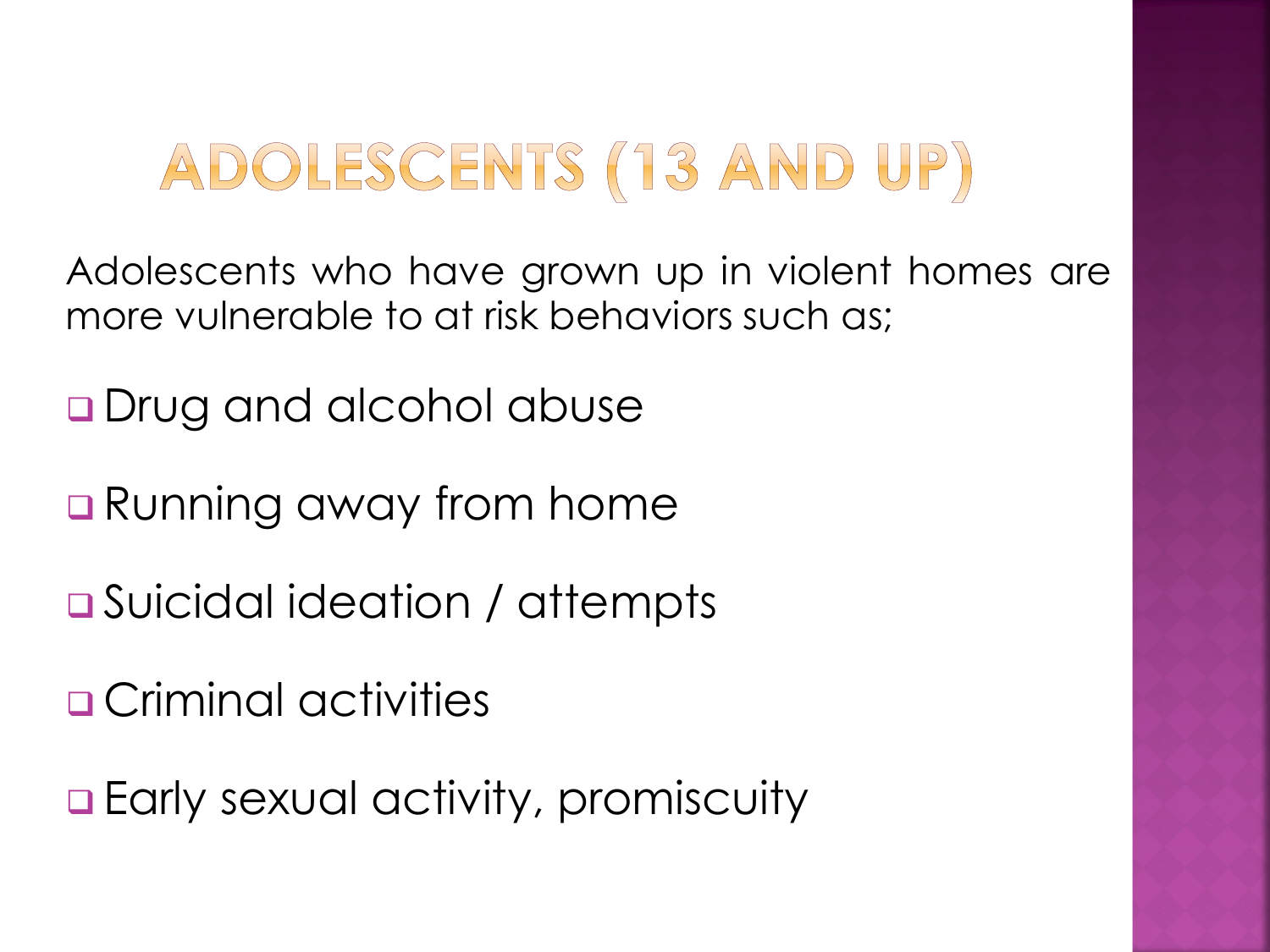#### HOW YOU CAN SUPPORT ADOLESCENTS

- $\Box$  Lessen the amount of adult responsibilities they take on, without completely cutting them off from their role.
- **n** Reassure them that every family is different and that the family violence is not something they can control and it's not their fault.
- **Encourage them to put their personal safety first.**
- $\Box$  It is important for the youths to have positive relationships with safe and healthy adults
- Have open and honest conversations about healthy relationships.
- Check in often, encourage open and non- judgemental communication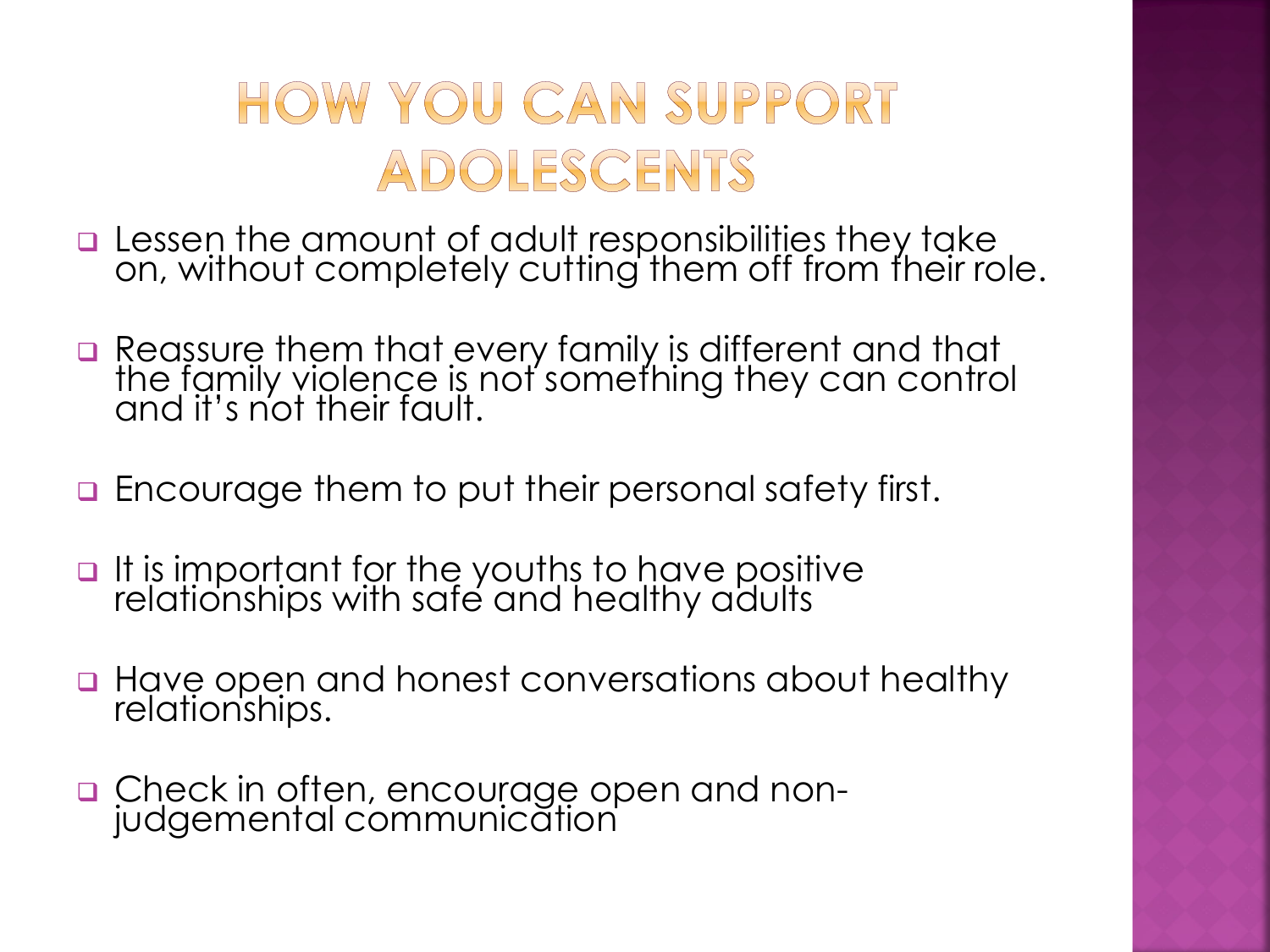## HOW FAMILY VIOLENCE CAN AFFECT CHILDREN AT DIFFERENT AGES

Children and youth's behaviors are a good indicator of how they are coping with the family violence that they have witnessed and experienced. New behavior concerns can present that are commonly observed by families with children that have been exposed (either directly or indirectly) to violence and abuse.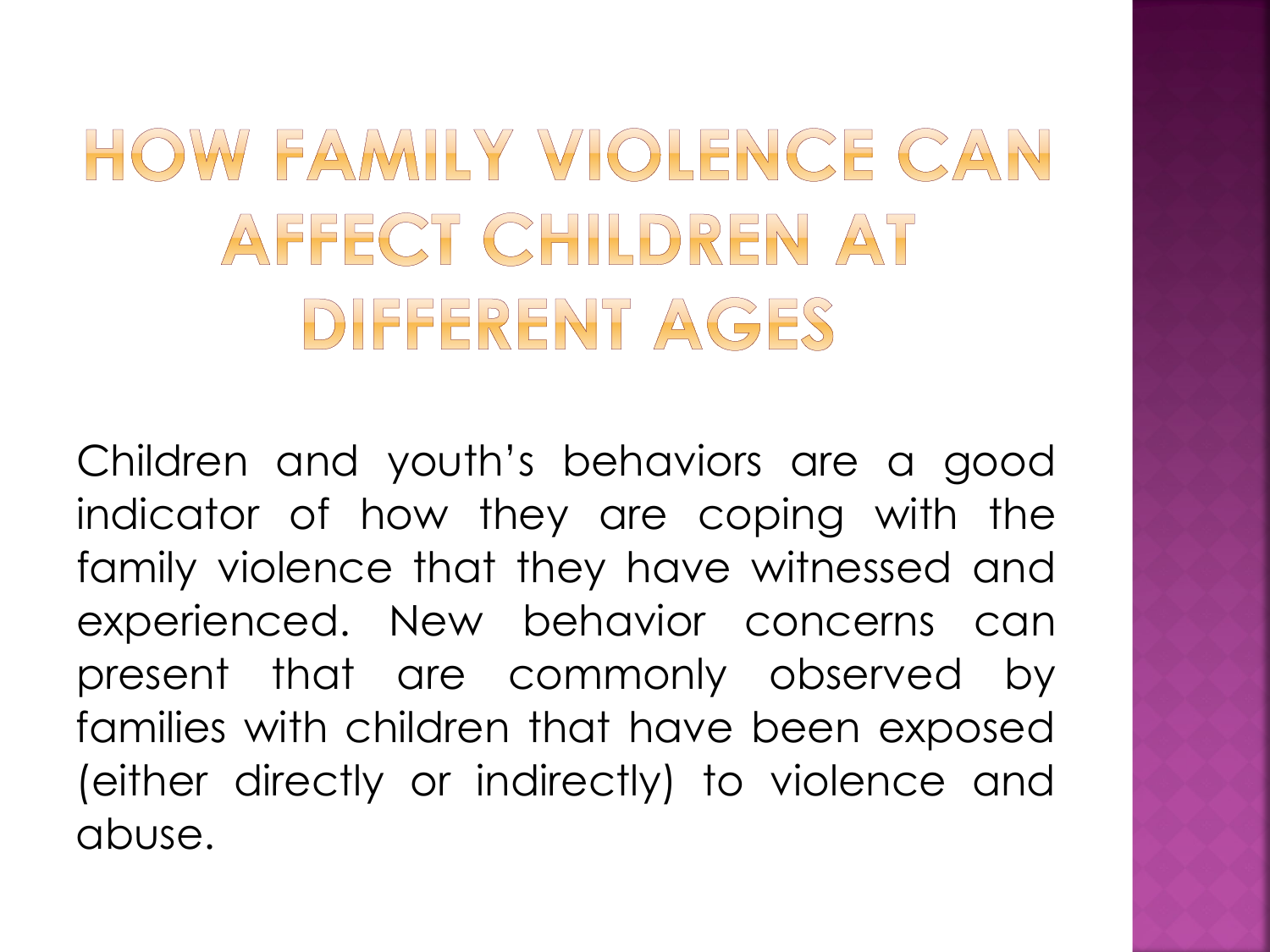#### SOME BEHAVIORS THAT COULD BE SEEN AT ANY AGE OR LEVEL INCLUDE:

- Physical
	- **Headaches, stomach aches**
	- **Irregularity, constipation, diarrhea**
- Changes in eating
	- **Eating habits and / or patterns**
	- **D** Food preferences
- Changes in sleep
	- nightmares, night terrors
	- **D** Restlessness
	- Reversed sleep schedule
	- Fear of the dark
- Changes in emotions
	- Over sensitive, inappropriate responses / reactions
	- **D** Temper tantrums
	- **D** Crying
	- **u** Whining
	- Stubbornness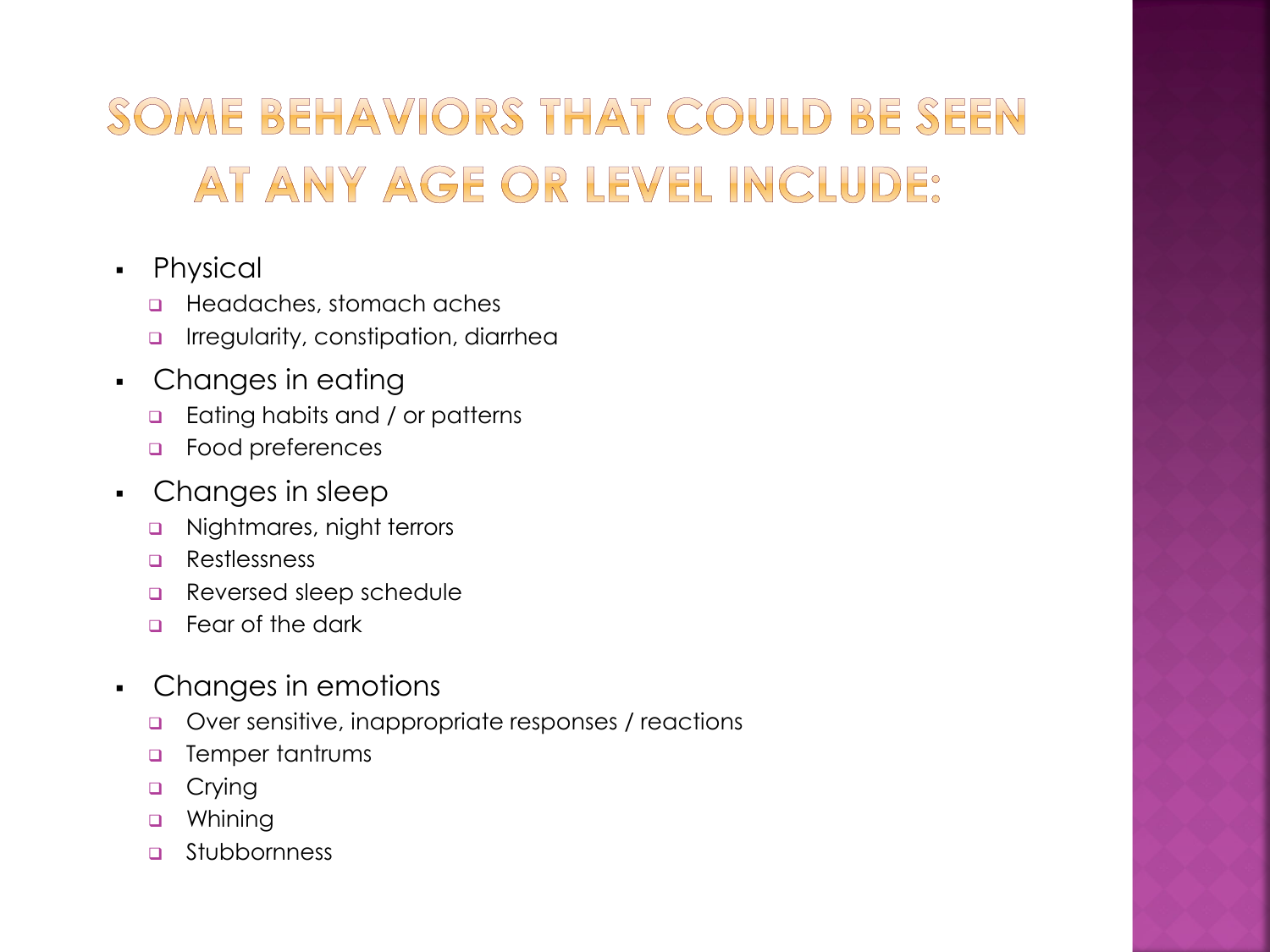#### SOME BEHAVIORS THAT COULD BE SEEN AT ANY AGE OR LEVEL INCLUDE:

- Changes at school
	- **D** Truancy, refusal to go
	- Drop in performance
- Changes in social interactions
	- **u** Withdrawal
	- **a** Stranger anxiety
	- □ Shyness
	- **Q** Clinging to mom / siblings
	- Role reversal (taking on a parenting role)
- **Abusive behaviors** 
	- Physically abusive (fighting, hitting, kicking, spitting, pushing, destruction, etc.)
	- **u** Verbally abusive (yelling, put downs, swearing, talking back, etc.)
- Regression
	- **Bed wetting**
	- **u** Wanting a bottle
	- **Baby talk**
	- **Having accidents**
	- **D** Thumb sucking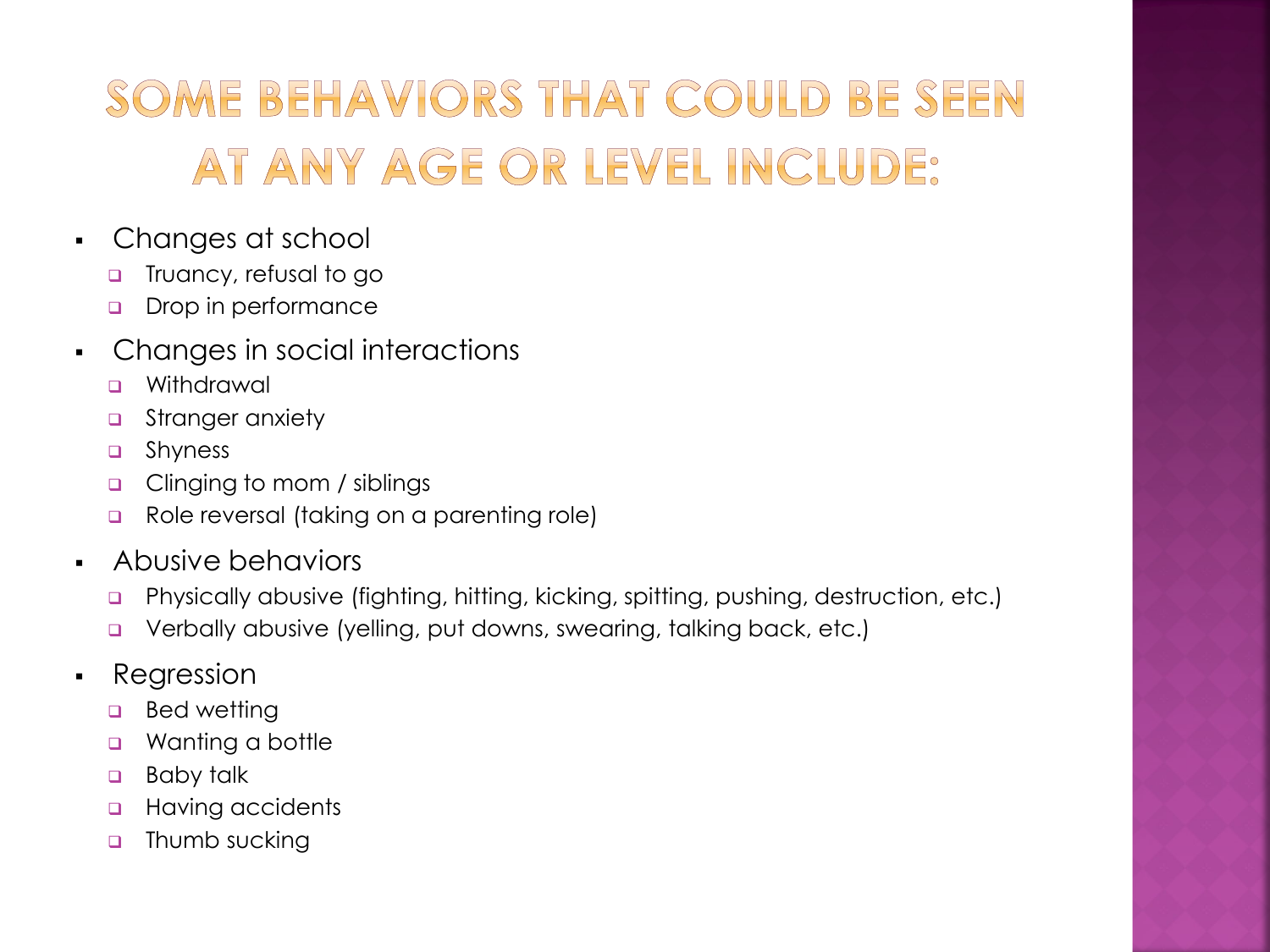#### HOW YOU CAN SUPPORT CHILDREN AND YOUTH AT ANY AGE

- Be consistent and predictable
- Be mindful of boundaries
- Every day is a new day
- Have clear and reasonable expectations and provide frequent reminders
- Whenever possible offer choices
- Provide reasonable and age appropriate responsibilities
- Always focus on their positives traits and point these out to them often
- Cue them for what you want to see
- Be mindful to provide plenty of time, support, and understanding during transitions
- Don't make any promises that you can't guarantee you'll be able to keep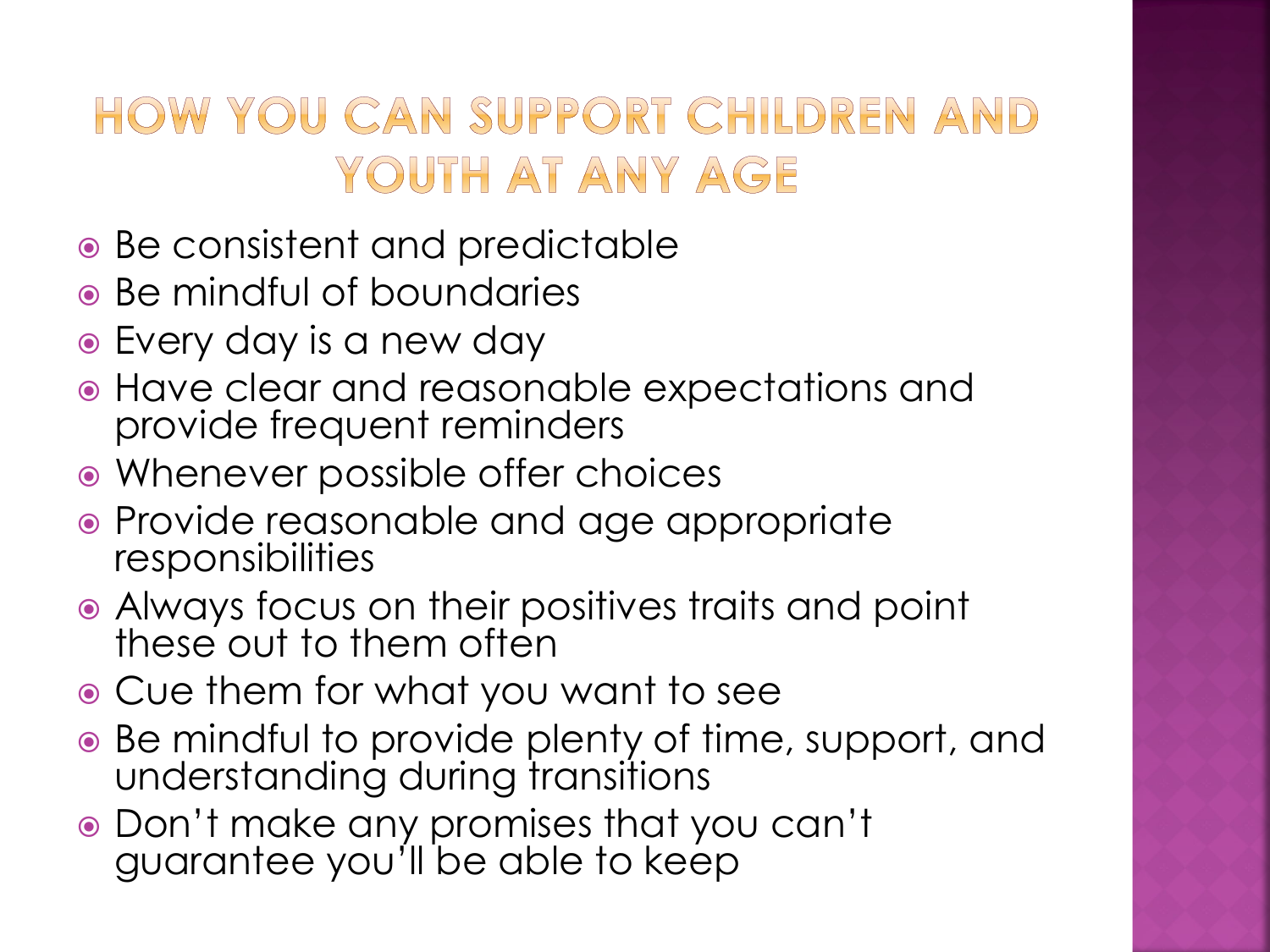## SAFETY PLANNING

Things that we take into consideration:

- Animals
- **Important items to take with you when** you leave
- Warning signs of abuse
- Escape plan or hiding places
- Restraining or Protective Orders
- Technology
- Stalking/ harassment
- Documenting incidents of abuse
- Living in the community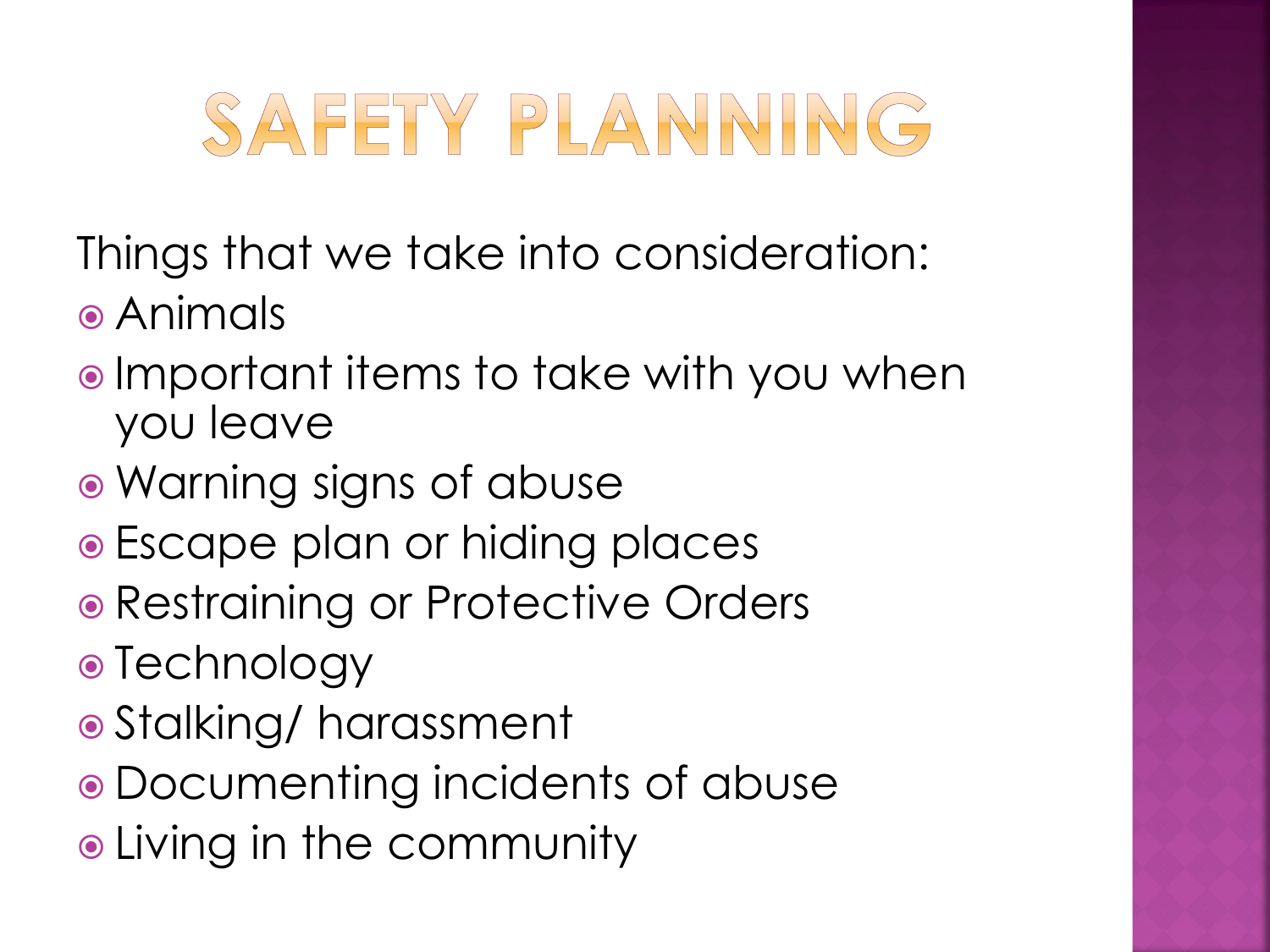### HOW TO CREATE A SAFETY PLAN

- Possible things you're already doing to keep yourself and others safe
- Are other's around you aware of your situation
- Reason to leave your house at any moment
- Phone number list
- Safe place
- Do your kids know how to call for help if it's needed?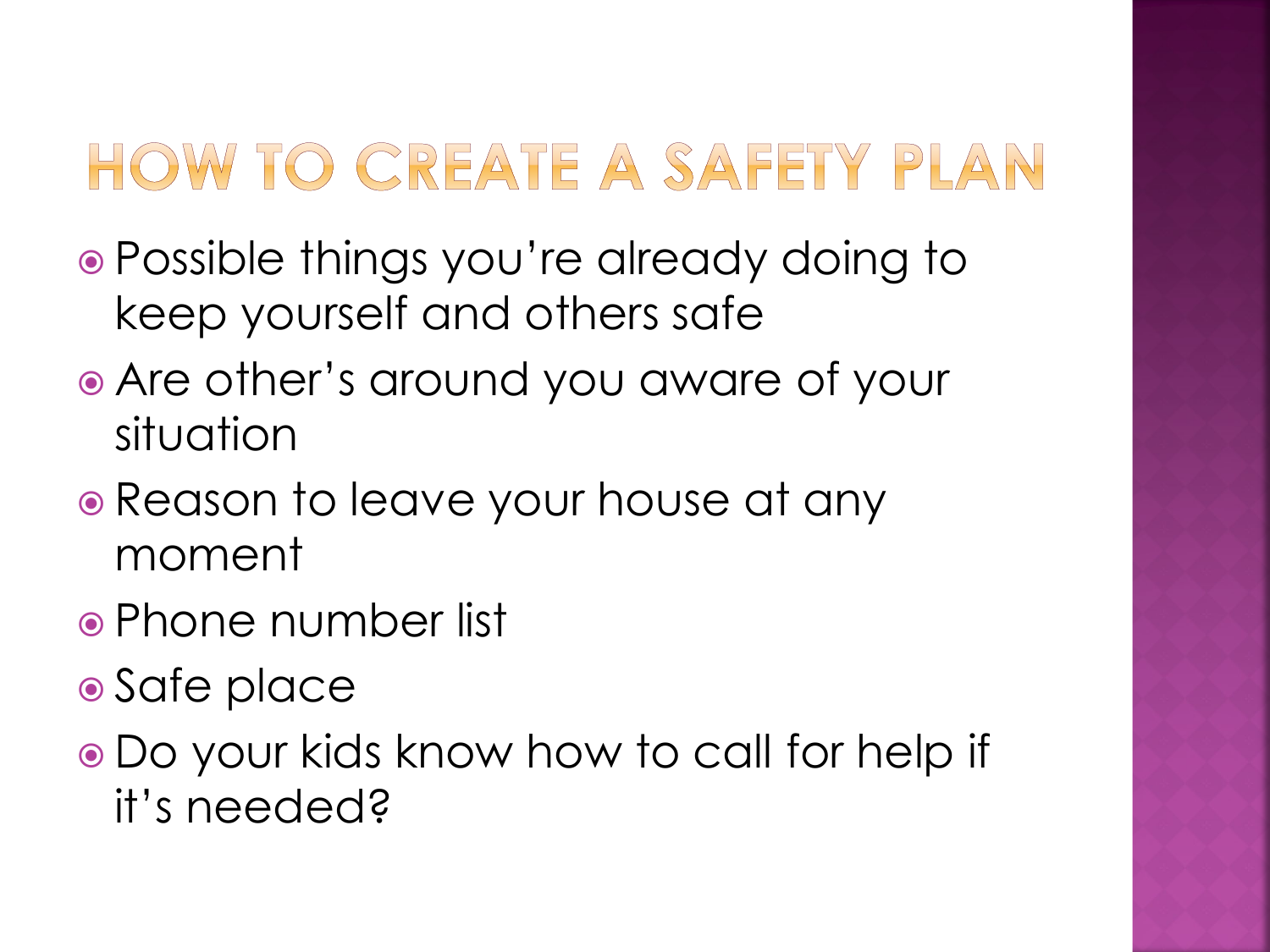### MHWSS RESIDENTIAL PROGRAMS

- $\rightarrow$  24 hour Help Line
- $\Box$  403 529 1091
- $-1 800 661 7949$
- $\rightarrow$  Phoenix Safe House
- □ Short term emergency shelter for men, women, and children fleeing family violence
- **Drop in appointments with a Crisis Intervention Worker**

#### $\rightarrow$  Musasa House

- second stage shelter
- □ Secure residence and programming for women with children to heal from the affects of family violence for up to 1 year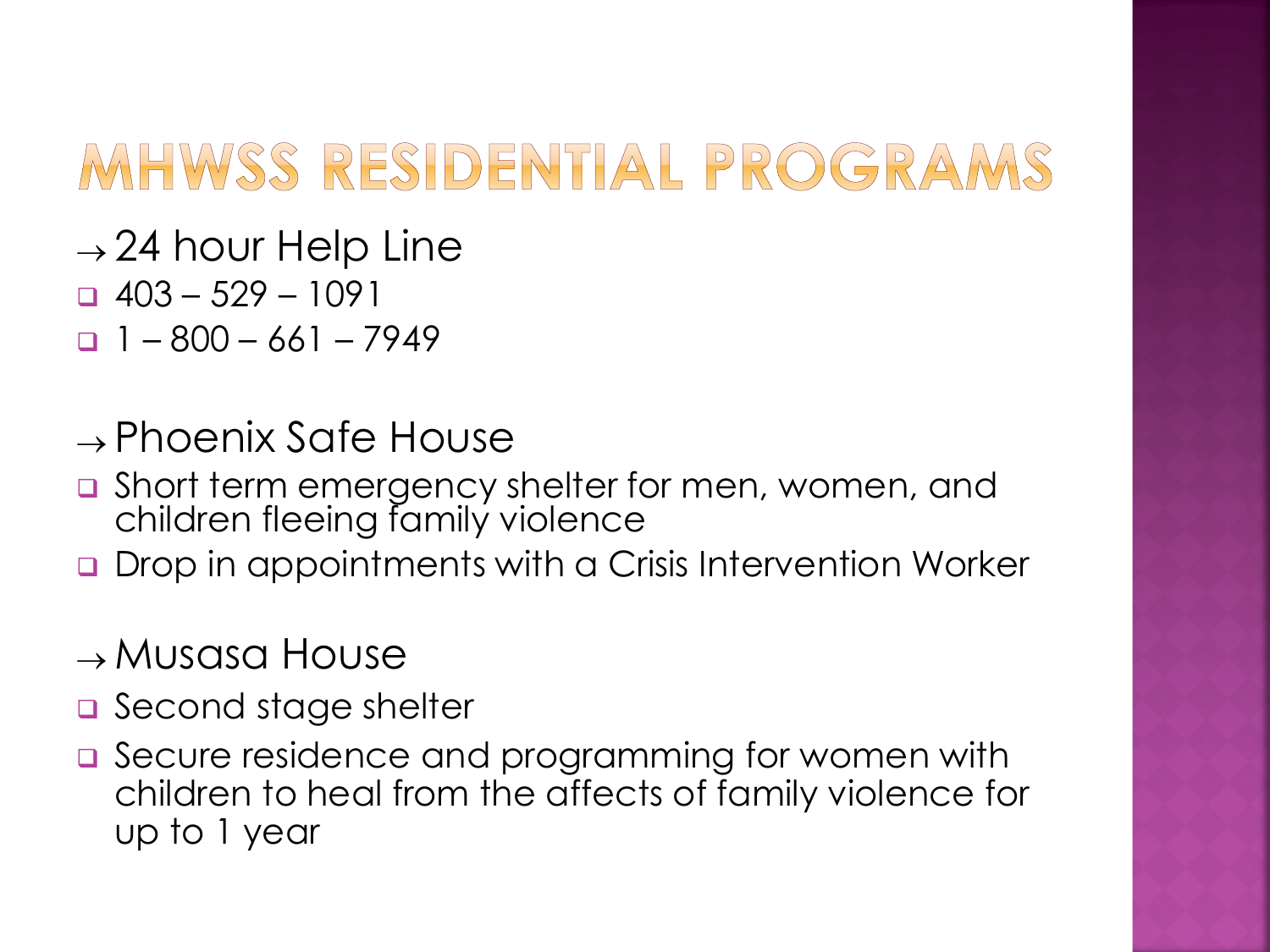## MHWSS FAMILY OUTREACH PROGRAMS

- →Children's Outreach
- **Typically ages 6 12 years**
- o One to one appointments
- **Education & support**
- →Youth Outreach
- Ages 13+ years
- one to one appointments
- **Education & support**
- → MHWSS Outreach Services at the Ridge
- one to one appointments
- **Education & support**
- Group programming
- →ACWS Children's Project
- Research-based attachment activities
- **Parent and child participate** together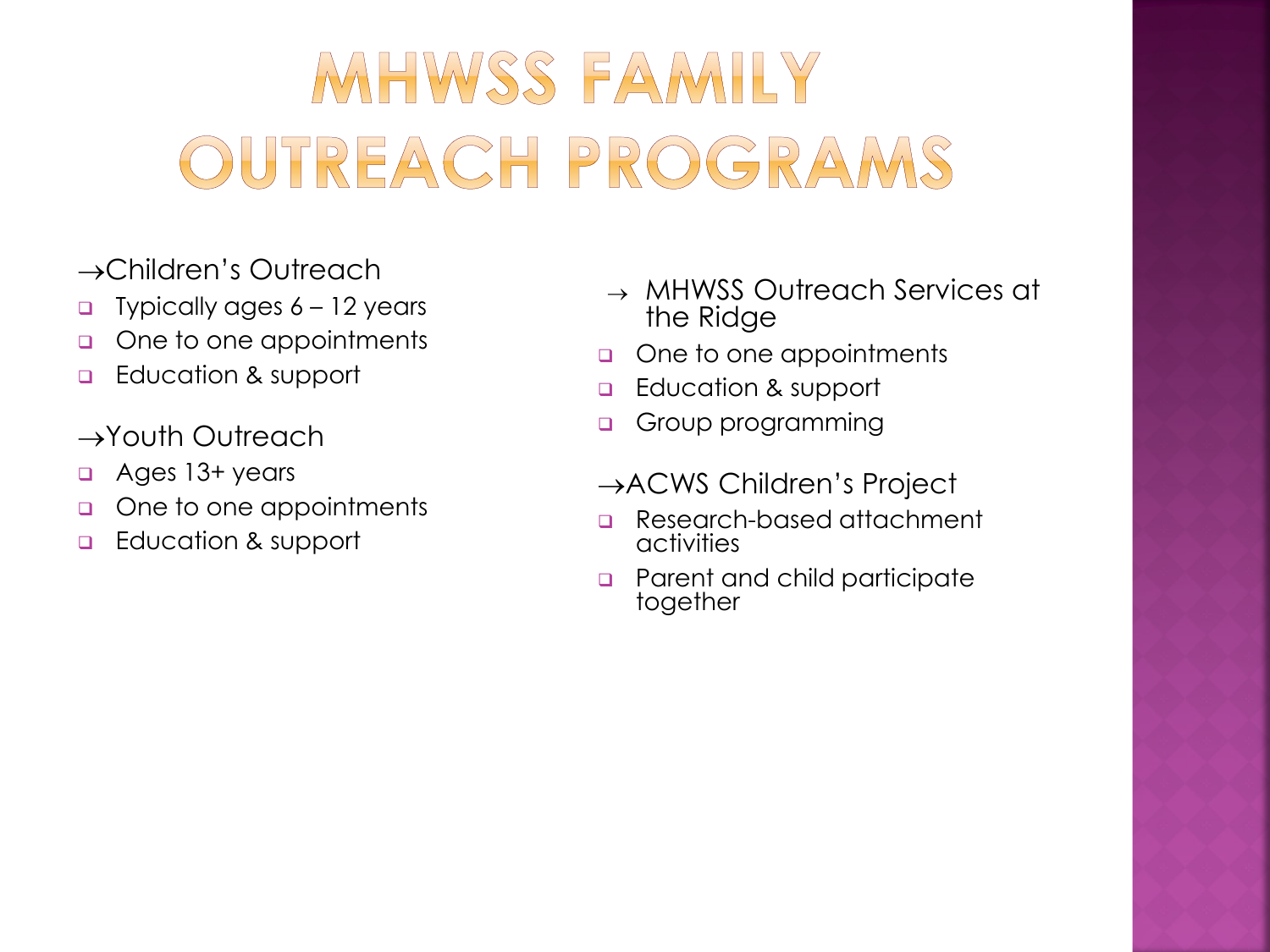### MHWSS GROUPS PROGRAMMING

#### $\rightarrow$  Children's Support Group

- $\Box$  Ages 6 8 years
- Closed group (intake necessary)
- Wednesday's @ 6:00pm 7:00pm September June

#### $\rightarrow$  Tween Group

- $\Box$  Ages 9 12 years
- **Q** Closed group (intake necessary)
- Thursdays @ 6:00pm 7:30pm September June

#### $\rightarrow$  Youth Group

- □ Typically ages 13+ years
- Closed group (intake necessary)
- Every other Tuesday @ 6:00pm 7:30pm
- $\rightarrow$  Kids Kitchen
- Every other Tuesday @ 6:00pm 7:30pm
- Closed group (intake necessary)

#### $\rightarrow$  Growing Together

A 6 week group for parents and children who are recovering from the impacts of family violence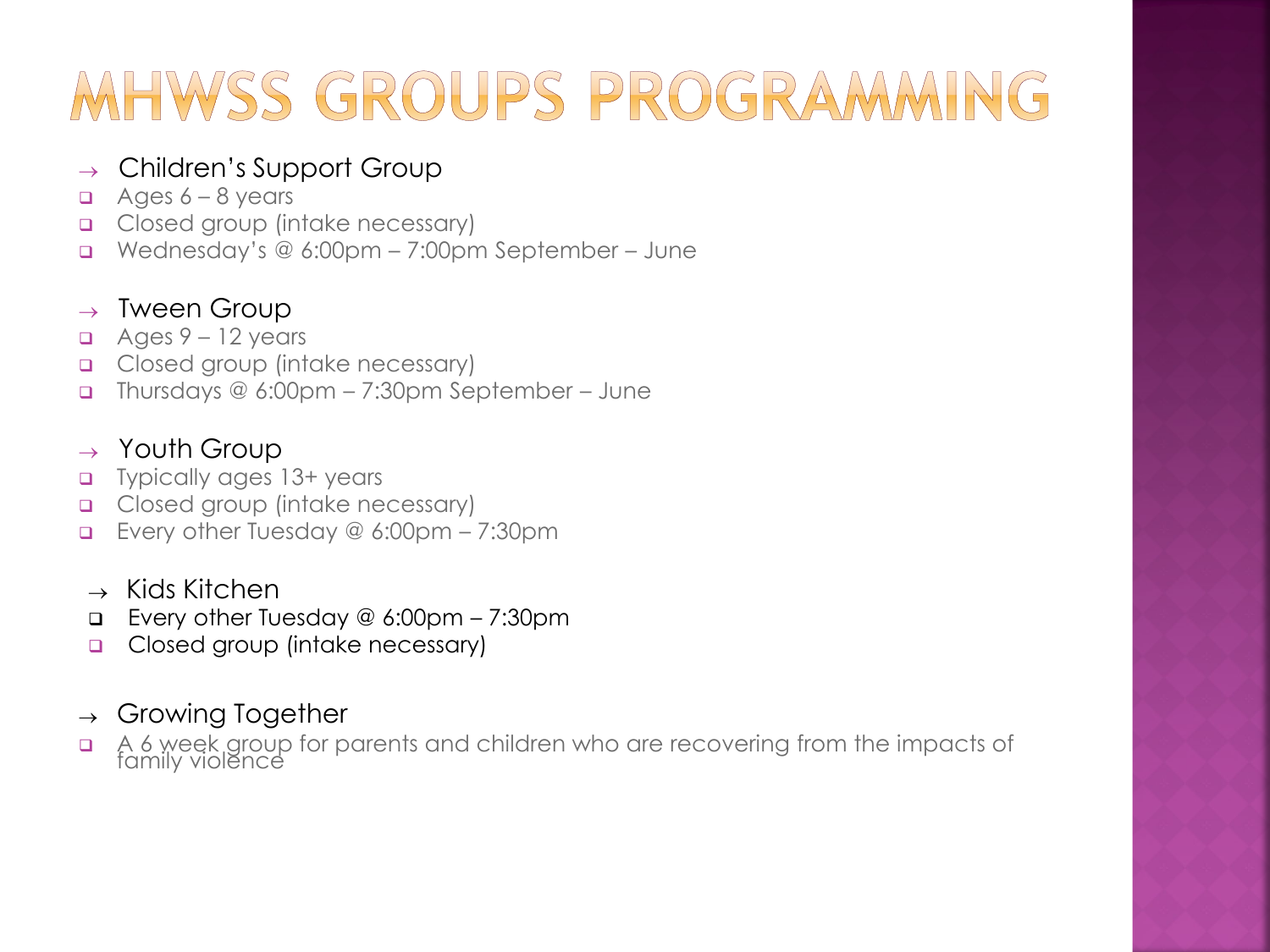SUPPORTING SOMEONE WHO DISCLOSES FAMILY VIOLENCE

- No matter what someone might tell you, listen to them. What they have to say is important to them.
- Believe them that are telling you the truth. Don't laugh at them, you could be possibility be the first person they are sharing their experience with.
- Offer support to be able to get them connect with resources in the community. Not everyone is ready for things to change, telling what is happening is a huge step.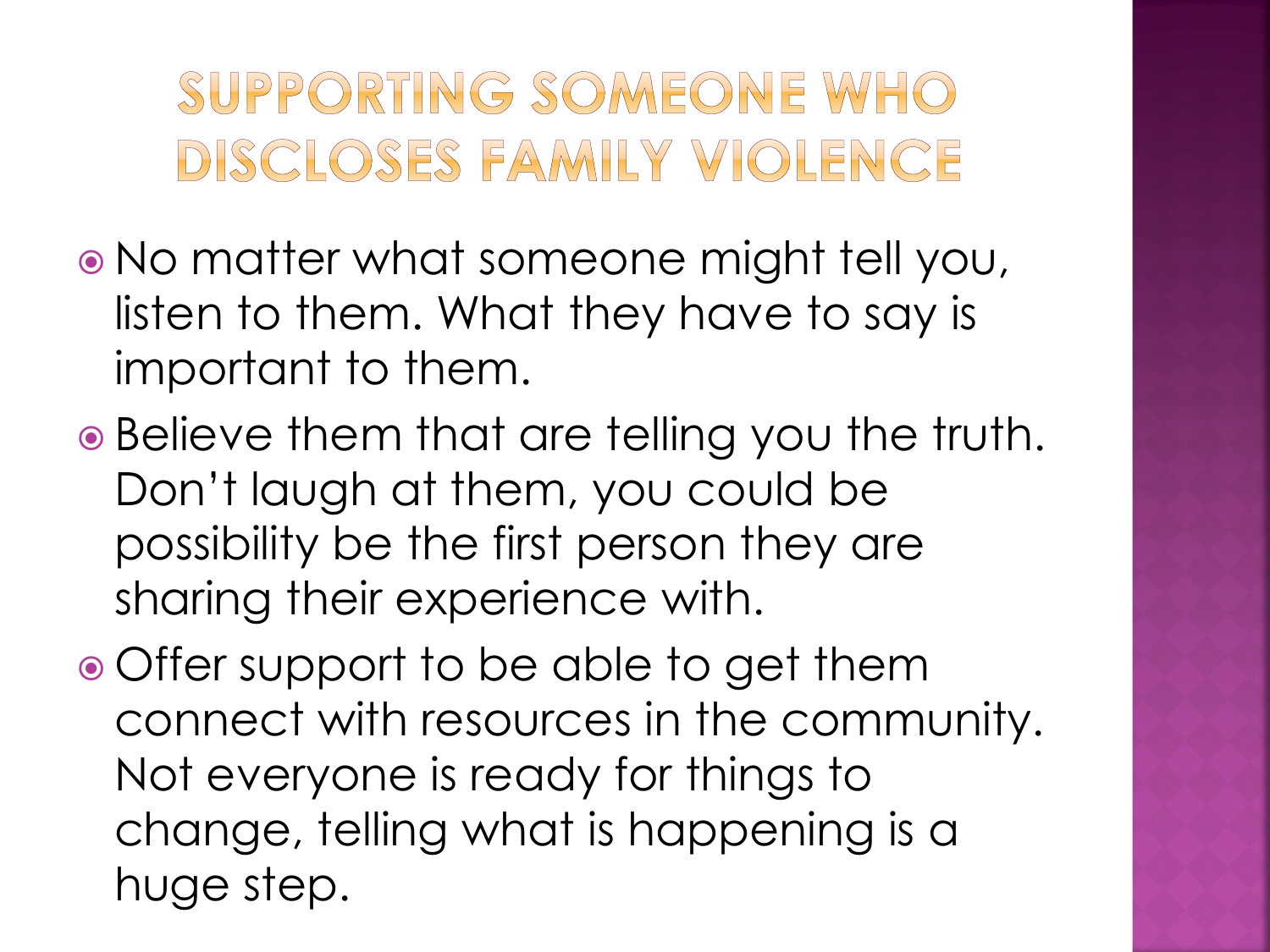

Government of Canada. (2017) About family violence. Retrieved from <https://www.justice.gc.ca/eng/cj-jp/fv-vf/about-apropos.html>

Helping Children Thrive – Centre for Children & Families in the Justice System

[www.lfcc.on.ca](http://www.lfcc.on.ca/)